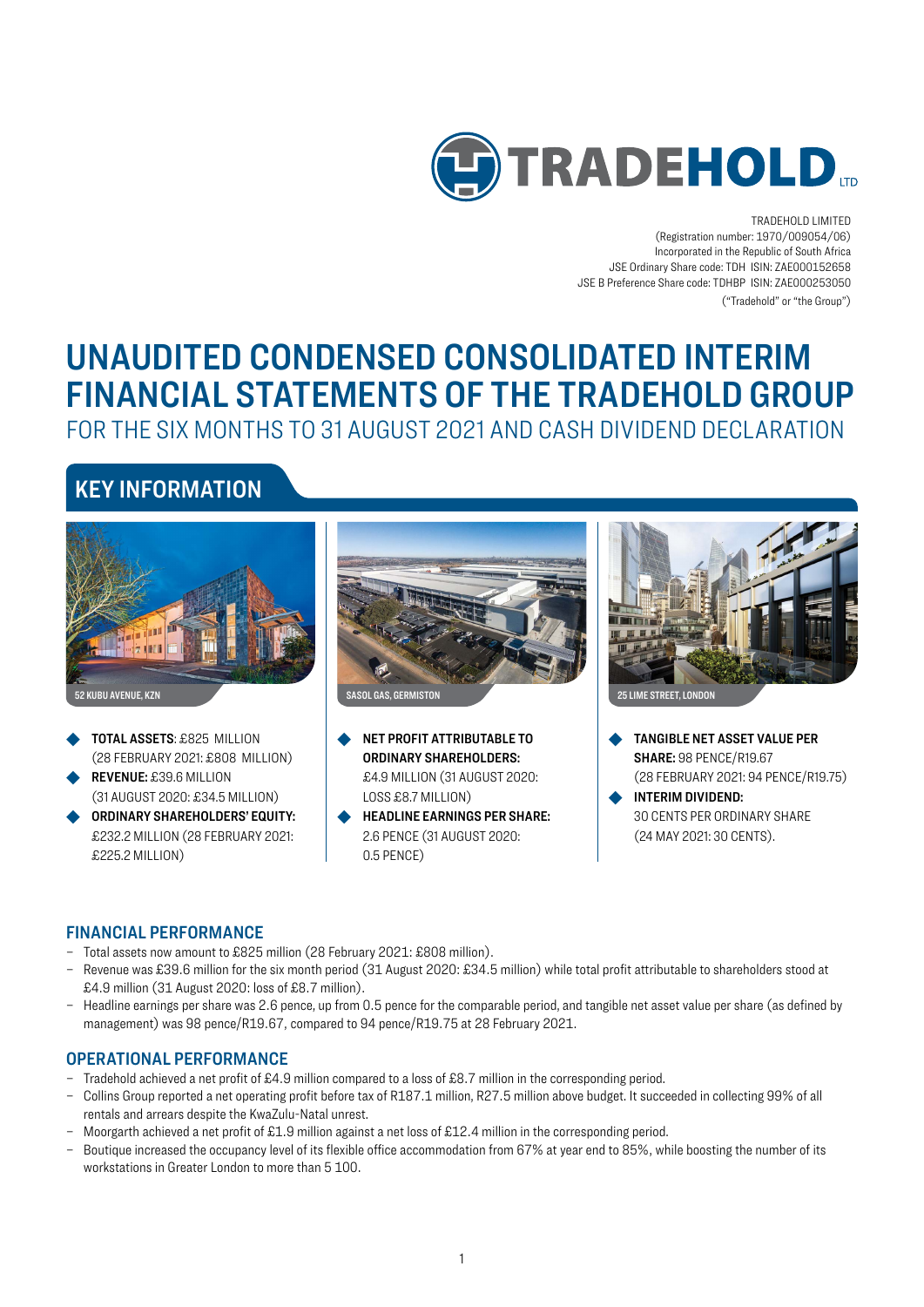## **OPERATIONAL PERFORMANCE (CONTINUED)**

### **Tradehold Group**

Tradehold's net assets at the reporting date were split across the United Kingdom in pound sterling (39.5%), United States dollar assets in Africa (8.2%), and the balance in South African rand (52.3%). In South Africa it owns 74.3% of the Collins Property Group. In the UK it holds 100% of the Moorgarth Property Group, including a 90% stake in Boutique (previously known as The Boutique Workplace Company), a provider of flexible office accommodation in Greater London. Moorgarth owns a number of Boutique's sites.

#### **Collins Group**

The civil unrest in KwaZulu-Natal has underlined the necessity of diversifying the company's property portfolio, not only in terms of asset class but also in terms of geographical spread. A start was made in this direction with Collins' first Austrian acquisition at the end of the 2021 financial year. The new acquisition represents 7% of its overall portfolio.

As part of this rebalancing process, Collins Group has continued to dispose of mainly smaller, non-core properties. Six were transferred during the reporting period while the unconditional transfer of a further four is imminent.

A total of 21 smaller properties in the portfolio were impacted by the riots in July. However, 90% of the loss suffered (totalling R74 million, excluding VAT), involved six buildings of which three were totally destroyed. Fortunately, none of the company's large industrial parks and distribution centres which constitute the bulk of the portfolio, saw any damage or looting, thanks to hands on management and the deployment of specialised security.

The group delivered an operating profit before tax of R187.1 million, by collecting 99% of all rentals and arrears. This was R27.5 million above budget.

The company's ability to weather the vicissitudes brought on by the pandemic is largely due to the long-term contracts – still with a weighted average expiry date of more than six years – with some of South Africa's major companies and conglomerates. Although vacancies have pushed up slightly from 2.3% to 2.9%, they remain substantially below the market average.

The total value of the Collins portfolio was £466 million (R9 349 million) at the reporting date, compared with £444 million (R9 310.8 million) as at 28 February 2021. The £ value has been favourably affected by the currency improvement of the South African rand to pound sterling (R20.06 at the reporting date compared to R20.96 at 28 February 2021).

Collins Group contributed net profit of £4.5 million (31 August 2020: £3.3 million) to the group's net profit after minorities in the six-month period.

#### **Moorgarth**

The UK market opened fully in June when all restrictions on leisure activities were lifted. This resulted in a significant increase in footfall in shopping centres and consequently much improved trading performances by certain of the company's retail and leisure tenants. This, and other factors, enabled Moorgarth to achieve a net profit of £1.9 million for the reporting period against a budgeted loss of £0.6 million.

The other factors include higher rent recoveries which at circa 90%, were above the market average. Consequently, Moorgarth could meet all its operating costs and all external debt requirements from operating income.

Moorgarth is not immune to an economy where GDP has contracted by 10% since the beginning of 2020.

With shopping centres having shown themselves vulnerable to changes in global retail trends as well as Covid restrictions imposed by government, Moorgarth has continued its efforts to reduce exposure to retail, now constituting 37% by value of the total portfolio. The balance comprises mostly commercial properties some of which have been bought and occupied by Boutique.

Negotiations to sell the group's major co-owned shopping centre in Reading near London is ongoing, with strong interest being shown from several quarters. A deal is expected to be concluded in the second half of the year.

Moorgarth contributed net profit of £1.9 million to the group's net profit after minorities, against a net loss of £12.4 million at 31 August 2020.

The total value of Moorgarth's portfolio at half year (excluding IFRS 16 right-of-use assets) was £216.3 million (28 February 2021: £217.8 million) if its interest in joint ventures (not reflected in the balance sheet) is included.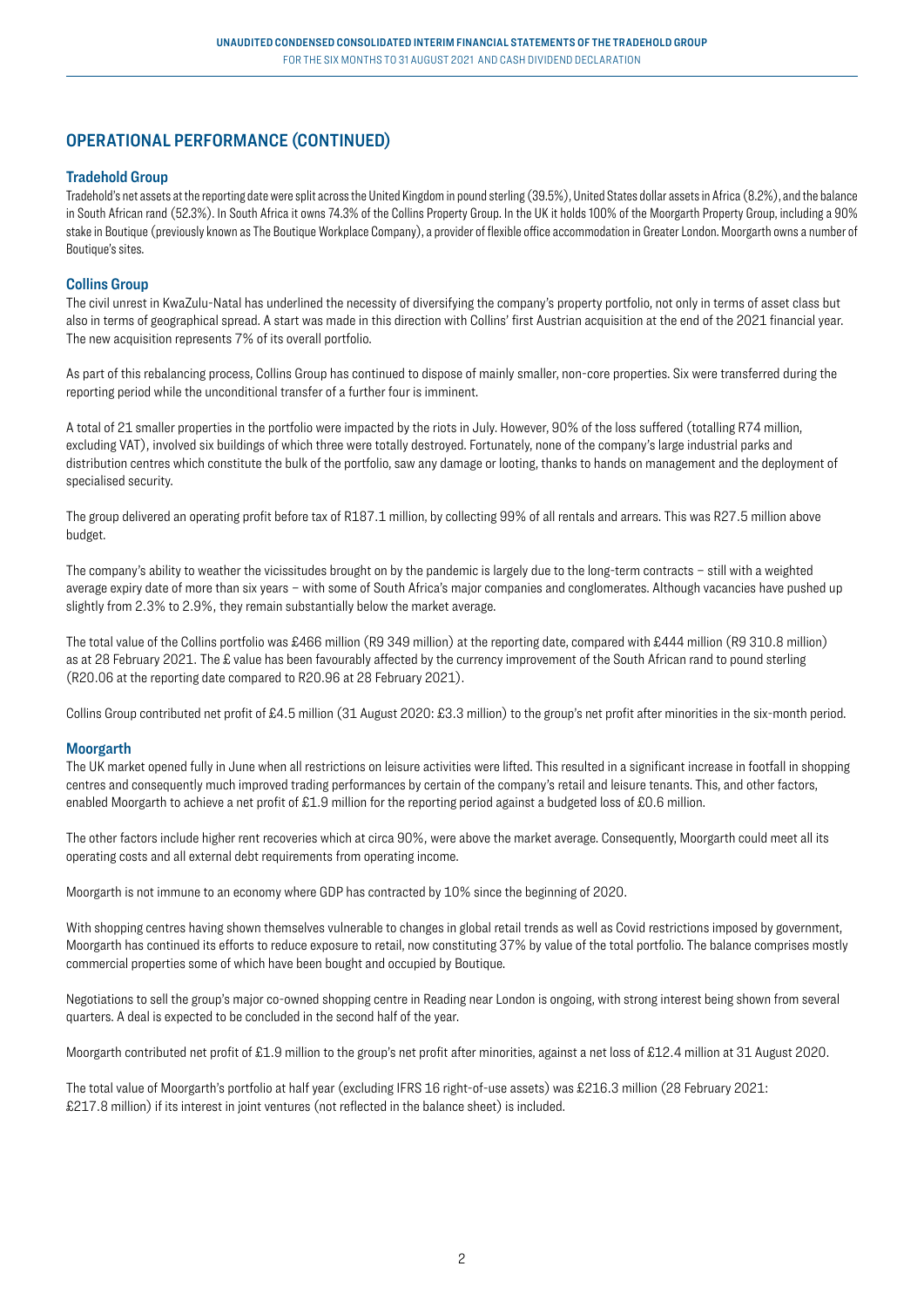## **OPERATIONAL PERFORMANCE (CONTINUED)**

#### **Boutique**

Boutique provides flexible office accommodation in more than 29 buildings in Greater London. Together they offer more than 5 100 individual workstations in a modern environment adapted to the needs of individual clients.

Boutique started the new financial year with an occupancy rate of 67%, dropping from 92% at the start of the pandemic. Thanks to intensive sales activity, occupancy has recovered to 85%. This involved letting more than 750 workstations. Management now expects the business to be trading profitably on a monthly basis by the end of the financial year.

The increase in the number of lettings was also boosted by a steadily recovering market. The recovery is also marked by a substantial change in how tenants are using space in the light of the new work-from-home culture. This coincides with a recent Property Week survey in which 80% of those questioned said face-to-face interaction with colleagues was the most important reason for returning to the office.

At the start of the financial year management projected a loss of £2.5 million for the 12-month period. Having comfortably exceeded the budget for the first half, management now expects Boutique to return to profitability in the first half of 2022/23.

In the period under review the company remained cash positive as it has throughout the pandemic, and it was able to meet all debt obligations without any additional borrowing. The main focus will remain generating new revenue to above pre-Covid levels.

Boutique's traditional EBITDA (earnings before interest, tax, amortisation and depreciation, but after IFRS 16-related interest and depreciation) for the six months to end August 2021 was a loss of £869 000 (31 August 2020: earnings of £595 000).

#### **Nguni Group (Namibia)**

The Namibian portfolio, comprising mainly retail and office accommodation, reported a profit of N\$7.9 million for the period under review. Present activity is mostly focused on the group's major properties in the centre of Windhoek, with several major lettings in the pipeline.

The value of the Namibian portfolio was £36.4 million (N\$730.2 million) at the reporting date, compared with £34.8 million (N\$730.2 million) on 28 February 2021. The value has been favourably affected by the currency improvement of the Namibian dollar to pound sterling (N\$20.06 at the reporting date compared to N\$20.96 at 28 February 2021). Namibia contributed net profit after minorities of £1 million to the group (31 August 2020: net profit of £1 million).

#### **Tradehold Africa Group (Mozambique and Zambia)**

The group is still in the process of selling its last few properties in Zambia and Mozambique. All these properties are still being operated on a profitable basis and are expected to remain so for the remaining half of the financial year.

The value of the portfolio was £21.4 million compared to £20.9 million at the end of February 2021. The group achieved a net profit of £109 000, compared to a net profit of £1.9 million for the corresponding period.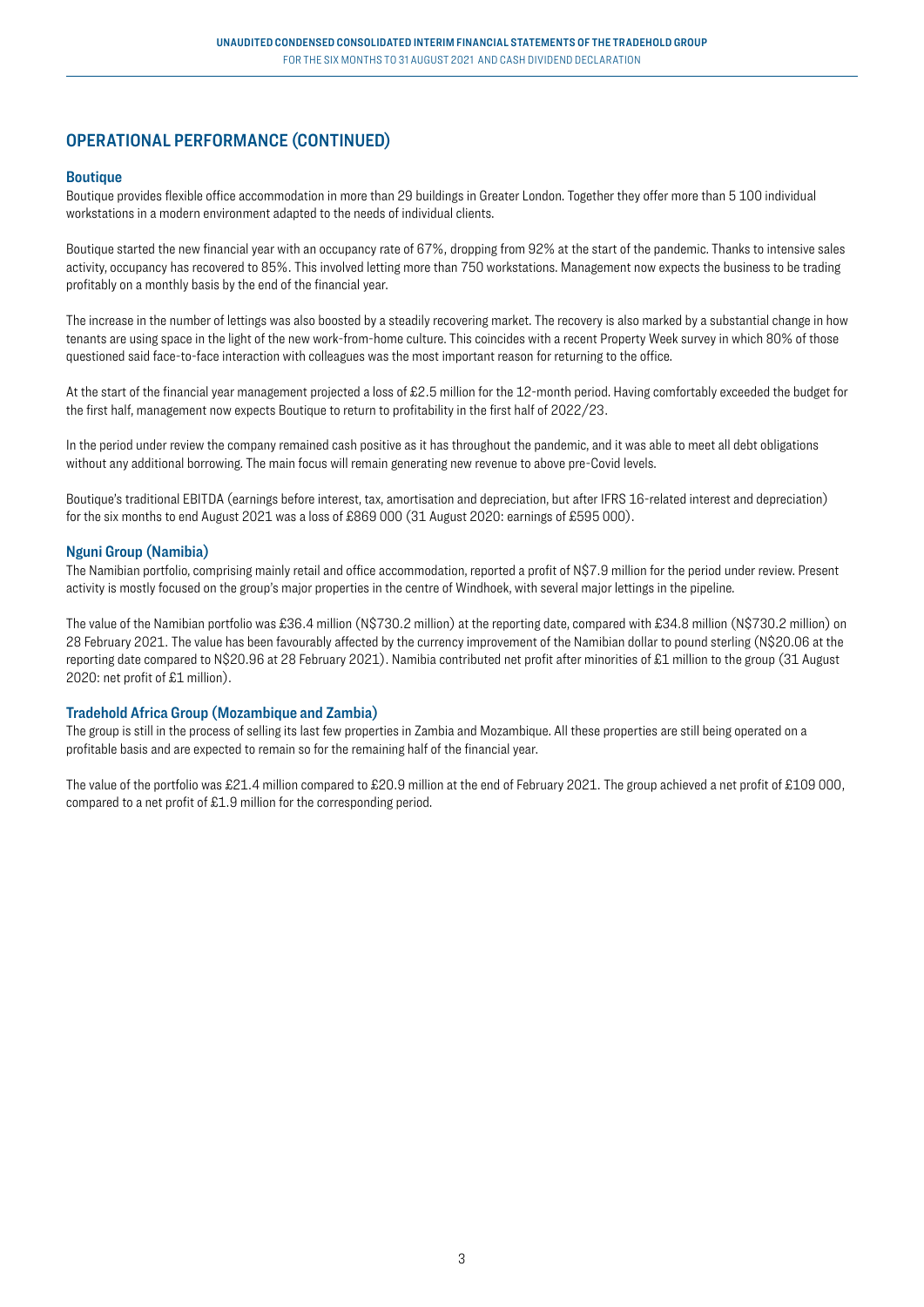### **OUTLOOK**

The major markets in which Tradehold operates still face considerable uncertainty. In recent weeks the UK has been plagued by shortages of crucial commodities and interruptions in the supply chain, while in South Africa the economy is still staggering under the loss suffered during the July riots. The local election results also continue to distract government from its central task of restructuring the economy.

The UK's economy is showing the strongest recovery of all the G7 nations while the IMF recently increased its GDP growth projection for South Africa's economy to 5% for the year. In addition, all three of the group's major businesses are solid, well-established entities with experienced and highly adaptable management who have learnt over time how to operate successfully under the ever evolving Covid-restrictions.

We believe Boutique in particular finds itself in an excellent position to benefit from changing work cultures. It is clear that the need for large, centralised offices is decreasing as more people work from home or at decentralised flexible offices, putting Boutique in the right place at the right time.

### **ORDINARY SHARE CASH DIVIDEND**

The board of directors of Tradehold (the "Board") resolved to declare a gross cash dividend of 30 cents per ordinary share on 15 November 2021 – Tradehold's second interim dividend to date. The income used for this purpose is Tradehold's share of the dividend Collins Group declares every six months in terms of the agreement with its minority shareholders, as well as operating cash generated by its United Kingdom and Mozambique operations. The dividend will reduce Tradehold's stated capital.

The distribution constitutes a foreign dividend as defined in section 1 of the South African Income Tax Act ("ITA") and is a dividend for purposes of dividends tax ("DT"), since the shares are listed on the JSE Limited ("JSE").

An exemption from DT is provided for in the ITA in respect of foreign dividends paid to a South African company and to a non-resident to the extent that it is paid in respect of listed shares, provided certain administrative procedures are complied with.

The ITA further provides for an exemption from income tax in respect of foreign dividends received or accrued in respect of listed shares.

In terms of the ITA, DT of 20% has been withheld in the case of those shareholders who are not exempt from it. They will therefore receive a net dividend of 24 cents per ordinary share.

Tradehold has 261 346 570 ordinary shares in issue. Its income tax reference number is 9725/126/71/9.

The salient dates for the dividend are as follows:

| Declaration date                   | Monday, 15 November 2021   |
|------------------------------------|----------------------------|
| Last date to trade cum dividend    | Tuesday, 30 November 2021  |
| Date trading commences ex dividend | Wednesday, 1 December 2021 |
| Record date                        | Friday, 3 December 2021    |
| Date of payment to shareholders    | Monday, 6 December 2021    |

Share certificates may not be dematerialised or rematerialised between Wednesday, 1 December 2021, and Friday, 3 December 2021, both days included.

### **GOING CONCERN**

The group has prepared financial forecasts based on detailed operational cash flow forecasts, for the 18 months to 28 February 2023. After servicing all interest and amortisation on borrowings, the forecasts show sufficient cash levels as a buffer against unforeseen events. Debt covenants are compliant throughout the Group, with the exception of the RMB B listed preference shares and the HSBC facility of Boutique. Full covenant waivers have since been obtained for both facilities.

Three out of six RMB B preference shares covenants were in breach at the reporting date as presented below:

- Intrinsic NAV not less than £300 million: actual £273.355 million, thus breach of £26.6 million
- Loan to Value UK portfolio properties not more than 65%: actual 79.40% thus breach; cure required £10.2 million
- Vacancy Rate UK portfolio properties funded by RMB not less than 85%: actual 59.2% thus breach.

The main reason for the Intrinsic NAV breach is the UK property fair value losses in the previous financial year, as well as the sale of a minority share in Collins group in 2019. The main reason for the remaining covenant breaches is the adverse performance of the main funded asset Marketplace Bolton shopping centre, due to its anchor tenant Debenhams going into administration during the previous financial year, as well as the centre being completely shut under Covid-19 lockdowns for most of the previous financial year. The RMB facility funds some Moorgarth assets, and the debt has continued to be serviced through Moorgarth operational cash.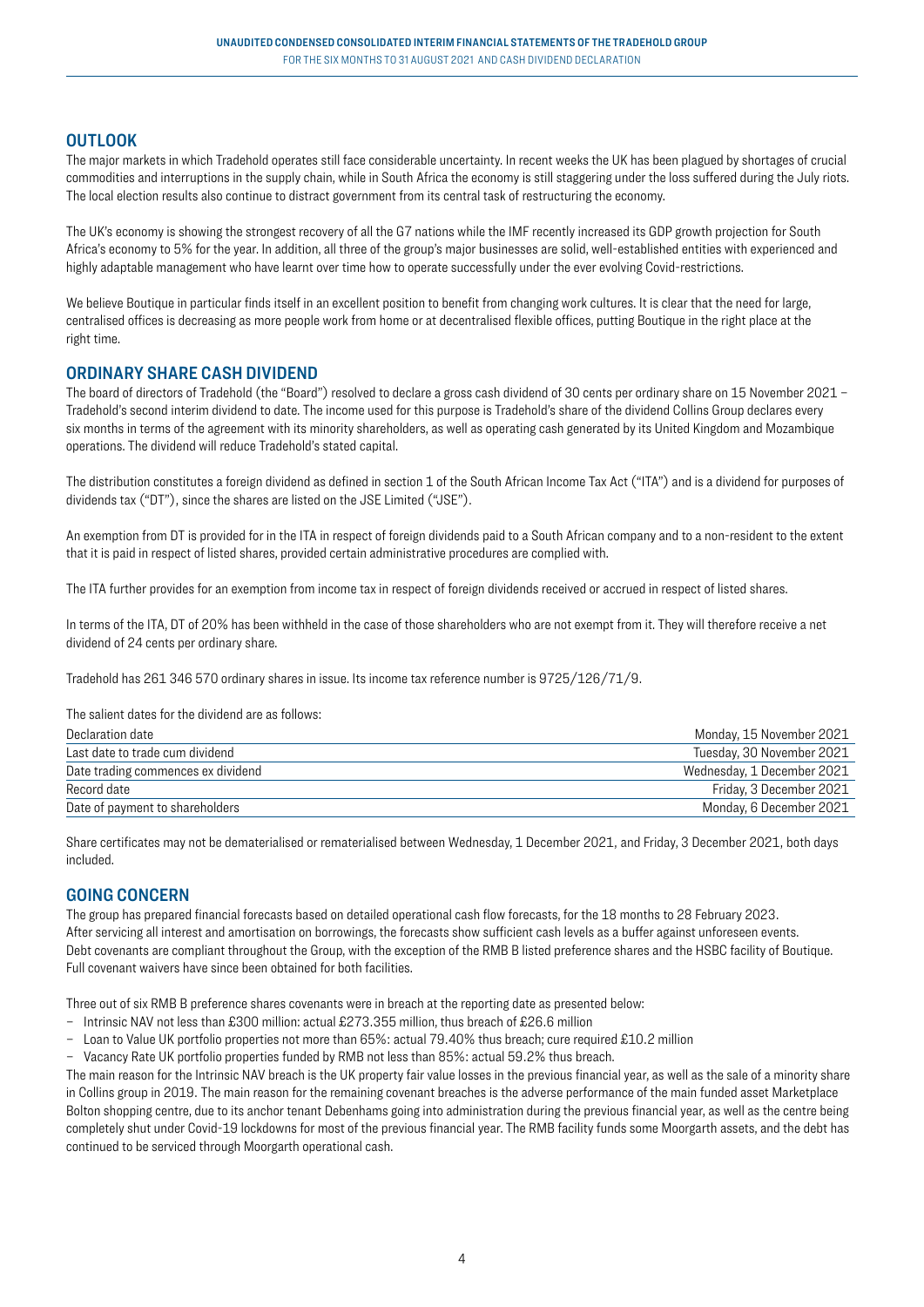### **GOING CONCERN (CONTINUED)**

Subsequent to the reporting date, RMB has waived all covenant breaches. The RMB debt is in the process of being refinanced in full with the lender beyond its scheduled expiry in December 2021 under new covenant terms. To date, a preliminary extension of 6 months to 20 June 2022 on the borrowing has been approved by RMB. The financial forecasts are based on the assumption that the borrowings are extended on similar terms, but that covenants will be reset to achievable levels. Management is comfortable with this. RMB has already, as part of the February 2021 and August 2021 covenant condonations, taken a view on Tradehold's other assets and predominantly its investment in Collins group. This will also form part of the refinance and is expected to result in less emphasis on the Moorgarth portfolio for covenant purposes. As a result, it is likely that a redemption will not be required to bring the Moorgarth assets in line with revised loan to value covenants.

HSBC have provided full covenant waivers for the Boutique facility of £4.8 million prior to the reporting date. Boutique has enjoyed strong support from HSBC since funding its acquisition in 2015. Boutique experienced a record month for new business in March 2021, and currently holds £5.2 million in cash. Boutique's forecasts show that all debt service and amortisation payments will be made for at least the next 18 months. HSBC have banked Moorgarth Group for 10 years, and have advanced over £100 million during that period. Management is confident that this support will continue as the economy turns around.

Although the group is reporting a deterioration in its net current liability position, the reason for the decline is mainly due to the following adjustments required to restore the group to a net current asset position:

|                                                                                                        | £'000    |
|--------------------------------------------------------------------------------------------------------|----------|
| Net current liability at the reporting date                                                            | (101012) |
| Adjustments:                                                                                           |          |
| (i)<br>RMB B Preference shares in process of refinance                                                 | 51 2 2 2 |
| RMB CCS derivative in process of refinance                                                             | 5397     |
| (ii) Collins group Investec facilities maturing in 12 months in process of refinance                   | 35730    |
| (iii) Africa group RMB BAT facility in process of refinance                                            | 3054     |
| Current portion of lease liability (the corresponding right of use asset is classified as non-current) | 7310     |
| Net current assets after adjustment                                                                    | 1701     |

- (i) The RMB preference share borrowings and the related derivative have been reclassified to current borrowing, due to the scheduled repayment date of December 2021. This facility was extended in May 2021 until 20 June 2022. The RMB debt is in the process of being refinanced in full with the lender under new debt terms. This debt will then be fully long term in nature as the new facility is expected to be in place before the year end.
- (ii) The Investec facilities held in Imbali Props 21, Saddle Path Props 69 and Applemint Props 24 comprising debt held at fixed and variable rates expire within the next 12 months. This resulted in the Investec short term portion increasing from R27.3 million at February 2021 to R716.8 million at August 2021. The Investec debt is being refinanced in full with the lender, under new debt terms and on conclusion of this process, a new bond agreement will be signed by each entity. This debt will then be long term in nature as the new facilities are expected to be in place before the year end.
- (iii) The RMB facility secured by a property with a long lease to BAT expires on 31 August 2021 hence the entire loan is classified as current. At the time of reporting the refinance negotiations are still in process. RMB's approval and its term sheet for a refinance of the facility for a 4 year term have been received, and management is presently reviewing for signature.

Management is confident that the above borrowings will be successfully refinanced.

The group has strong operational and financial capacity to continue operations throughout the going concern period and beyond, sound banking relationships with its funders, as well as strategies and opportunities to release cash for liquidity if required. The directors therefore consider the going concern assumption to be appropriate in the presentation of the interim financial results at 31 August 2021.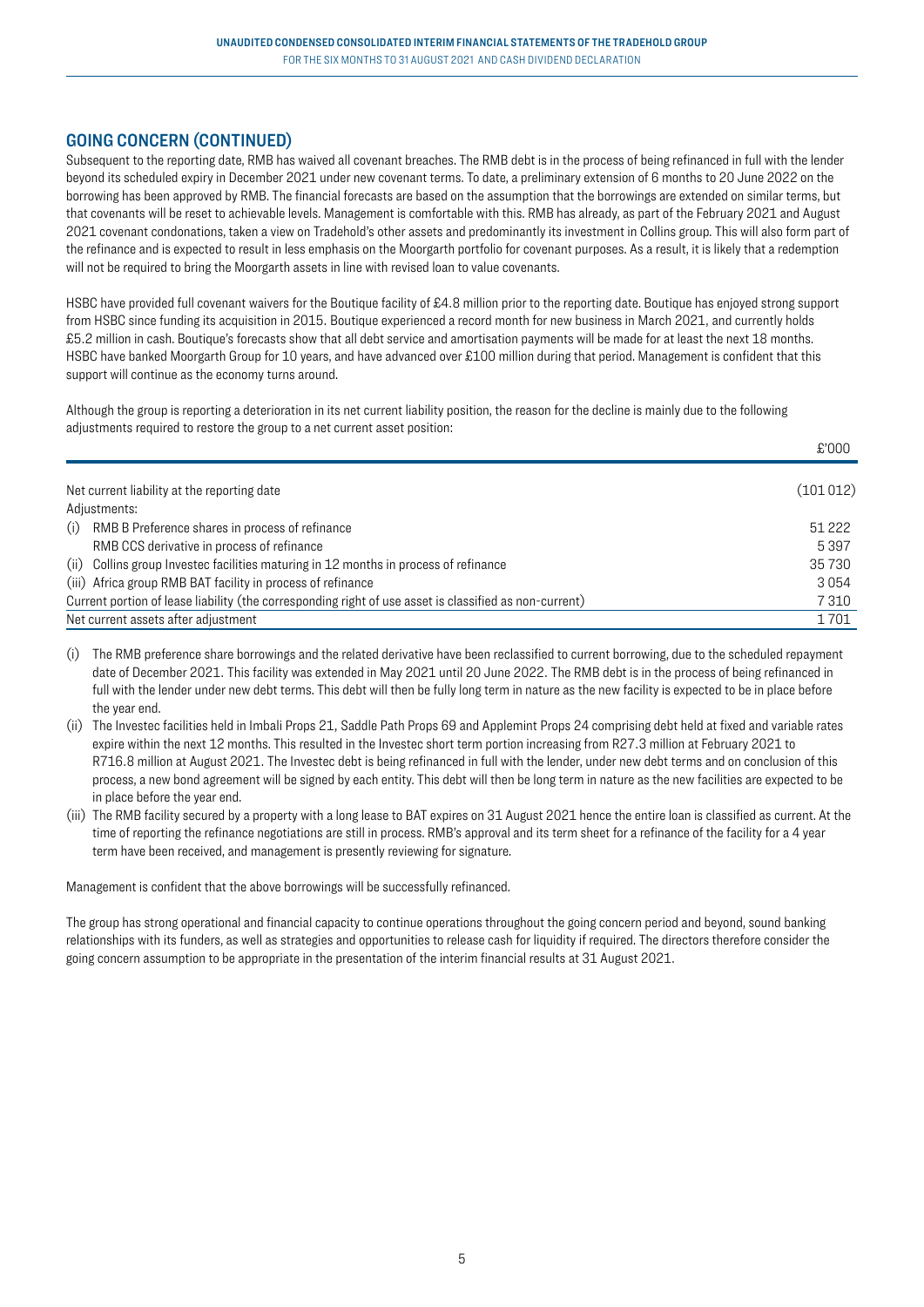### **POLICY ADOPTION FOR TRADING STATEMENTS**

The Group has adopted net asset value per share as the measure for trading statements with effect from the 28 February 2017 financial year-end.

### **PREPARATION OF FINANCIAL RESULTS**

The preparation of the financial results was supervised by the group financial director, Karen Nordier B.Acc, B.Acc Hons, CA (SA). The condensed consolidated interim results for the six months ended 31 August 2021 have not been audited or independently reviewed by the group's external auditors, PricewaterhouseCoopers Inc.

### **REPORTING CURRENCY**

As the operations of most of Tradehold's subsidiaries are conducted in pound sterling and because of the distortion caused by the fluctuating value of the rand, the group reports its results in the former currency.

### **RESIGNATION OF DIRECTOR**

Mr David Anthony Harrop resigned from the Board with effect from 20 May 2021.

**HRW TROSKIE KL NORDIER** ACTING CHAIRMAN

Malta 15 November 2021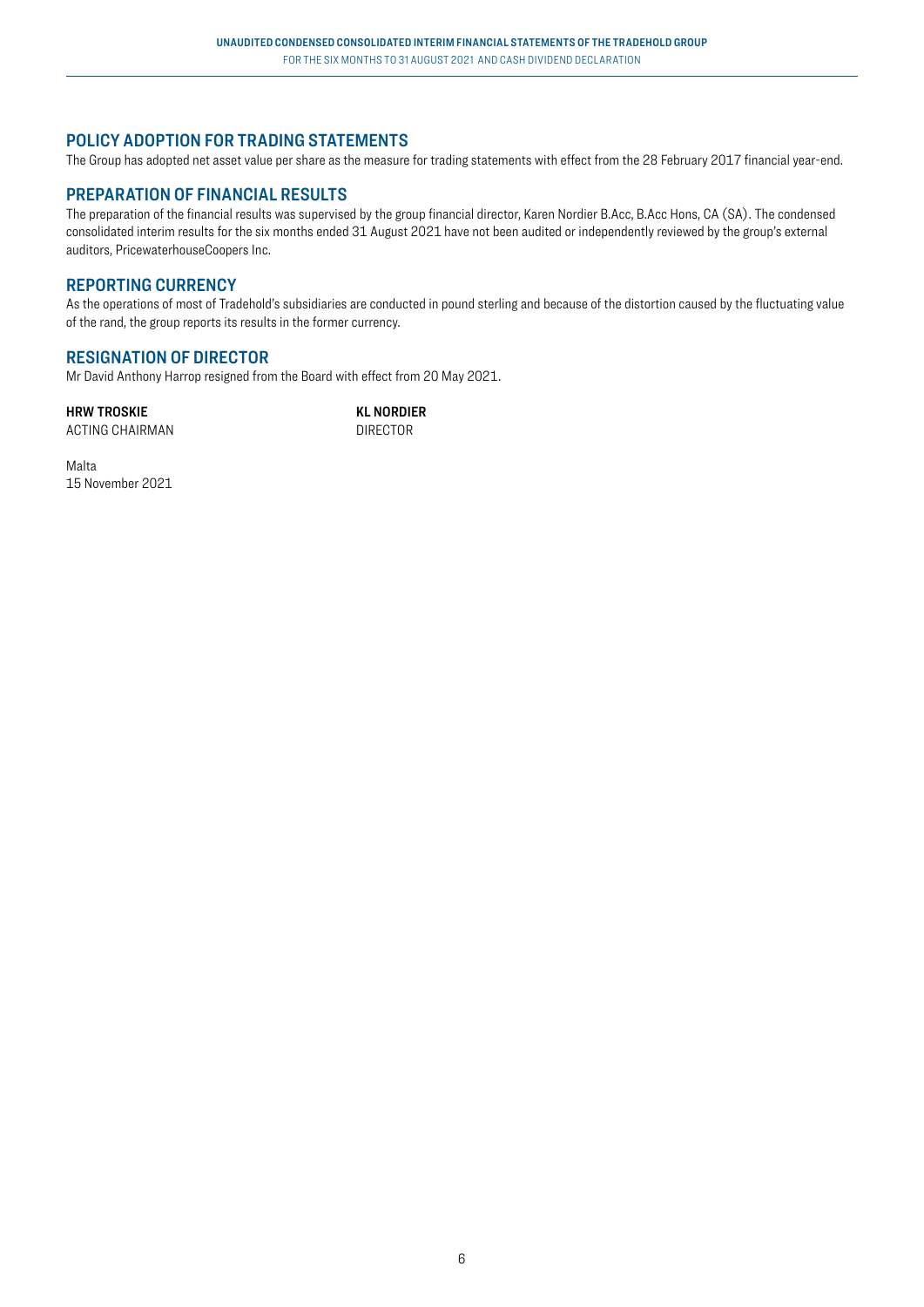## **STATEMENT OF COMPREHENSIVE INCOME**

| 39611<br>34512<br>74 274<br>Revenue<br>2066<br>1 1 9 3<br>Other operating income<br>1039<br>Profit/(loss) on disposal of investment properties<br>224<br>(817)<br>(3636)<br>Net loss from fair value adjustment on investment property<br>(7244)<br>(38662)<br>Gain on disposal and scrapping of PPE (excluding buildings)<br>4<br>(9587)<br>Impairment gains/(losses) on financial assets<br>1053<br>(5763)<br>Employee benefit expenses<br>(3714)<br>(3230)<br>(5903)<br>(15)<br>(12)<br>(24)<br>Lease expenses<br>(907)<br>(1131)<br>(2350)<br>Depreciation, impairment and amortisation<br>(10022)<br>(8912)<br>(14130)<br>Other operating costs<br>9259<br>Trading profit<br>24 6 60<br>3998<br>(62)<br>408<br>1533<br>(2171)<br>10792<br>25 0 68<br>1765<br>2016<br>3 1 4 0<br>5 3 1 0<br>(16382)<br>(18065)<br>(44485)<br>(207)<br>(1921)<br>(3219)<br>Earnings/(loss) from associated companies<br>100<br>538<br>(474)<br>10595<br>(5516)<br>Profit/(loss) before taxation<br>(3666)<br>(1769)<br>(833)<br>(7285)<br>(41936)<br>6929<br>Items that may be subsequently reclassified to profit or loss<br>(Losses)/gains on cash flow hedges<br>(174)<br>74<br>80<br>(5)<br>Deferred tax on cash flow hedges<br>32<br>(20231)<br>Exchange differences on translation of foreign operations<br>(11199)<br>7282<br>Items that may not be subsequently reclassified to profit or loss<br>Revaluation of land and buildings<br>(15)<br>(27673)<br>Total comprehensive income for the year<br>14 2 8 5<br>(53060)<br>Profit attributable to:<br>(39709)<br>Owners of the parent<br>4880<br>(8741)<br>2049<br>(2227)<br>Non-controlling interest<br>1456<br>6929<br>(7285)<br>(41936)<br>Total comprehensive income attributable to:<br>Owners of the parent<br>10830<br>(24827)<br>(48882)<br>(2846)<br>Non-controlling interest<br>3455<br>(4178)<br>(27673)<br>14 2 8 5<br>(53060)<br>(3.4)<br>Earnings per share (pence): basic<br>$1.9$<br>(15.4)<br>256963<br>258 164<br>257701<br>Number of shares for calculation of earnings per share ('000)<br>Earnings per share (pence): diluted<br>(3.3)<br>1.9<br>(15.2) | £'000                                                                                  | <b>Unaudited</b><br>6 months to<br>31/08/21 | <b>Unaudited</b><br>6 months to<br>31/08/20 | <b>Audited</b><br>12 months to<br>28/02/21 |
|--------------------------------------------------------------------------------------------------------------------------------------------------------------------------------------------------------------------------------------------------------------------------------------------------------------------------------------------------------------------------------------------------------------------------------------------------------------------------------------------------------------------------------------------------------------------------------------------------------------------------------------------------------------------------------------------------------------------------------------------------------------------------------------------------------------------------------------------------------------------------------------------------------------------------------------------------------------------------------------------------------------------------------------------------------------------------------------------------------------------------------------------------------------------------------------------------------------------------------------------------------------------------------------------------------------------------------------------------------------------------------------------------------------------------------------------------------------------------------------------------------------------------------------------------------------------------------------------------------------------------------------------------------------------------------------------------------------------------------------------------------------------------------------------------------------------------------------------------------------------------------------------------------------------------------------------------------------------------------------------------------------------------------------------------------------------------------------------------------------------------|----------------------------------------------------------------------------------------|---------------------------------------------|---------------------------------------------|--------------------------------------------|
|                                                                                                                                                                                                                                                                                                                                                                                                                                                                                                                                                                                                                                                                                                                                                                                                                                                                                                                                                                                                                                                                                                                                                                                                                                                                                                                                                                                                                                                                                                                                                                                                                                                                                                                                                                                                                                                                                                                                                                                                                                                                                                                          |                                                                                        |                                             |                                             |                                            |
| (41103)                                                                                                                                                                                                                                                                                                                                                                                                                                                                                                                                                                                                                                                                                                                                                                                                                                                                                                                                                                                                                                                                                                                                                                                                                                                                                                                                                                                                                                                                                                                                                                                                                                                                                                                                                                                                                                                                                                                                                                                                                                                                                                                  |                                                                                        |                                             |                                             |                                            |
|                                                                                                                                                                                                                                                                                                                                                                                                                                                                                                                                                                                                                                                                                                                                                                                                                                                                                                                                                                                                                                                                                                                                                                                                                                                                                                                                                                                                                                                                                                                                                                                                                                                                                                                                                                                                                                                                                                                                                                                                                                                                                                                          |                                                                                        |                                             |                                             |                                            |
|                                                                                                                                                                                                                                                                                                                                                                                                                                                                                                                                                                                                                                                                                                                                                                                                                                                                                                                                                                                                                                                                                                                                                                                                                                                                                                                                                                                                                                                                                                                                                                                                                                                                                                                                                                                                                                                                                                                                                                                                                                                                                                                          |                                                                                        |                                             |                                             |                                            |
|                                                                                                                                                                                                                                                                                                                                                                                                                                                                                                                                                                                                                                                                                                                                                                                                                                                                                                                                                                                                                                                                                                                                                                                                                                                                                                                                                                                                                                                                                                                                                                                                                                                                                                                                                                                                                                                                                                                                                                                                                                                                                                                          |                                                                                        |                                             |                                             |                                            |
|                                                                                                                                                                                                                                                                                                                                                                                                                                                                                                                                                                                                                                                                                                                                                                                                                                                                                                                                                                                                                                                                                                                                                                                                                                                                                                                                                                                                                                                                                                                                                                                                                                                                                                                                                                                                                                                                                                                                                                                                                                                                                                                          |                                                                                        |                                             |                                             |                                            |
|                                                                                                                                                                                                                                                                                                                                                                                                                                                                                                                                                                                                                                                                                                                                                                                                                                                                                                                                                                                                                                                                                                                                                                                                                                                                                                                                                                                                                                                                                                                                                                                                                                                                                                                                                                                                                                                                                                                                                                                                                                                                                                                          |                                                                                        |                                             |                                             |                                            |
|                                                                                                                                                                                                                                                                                                                                                                                                                                                                                                                                                                                                                                                                                                                                                                                                                                                                                                                                                                                                                                                                                                                                                                                                                                                                                                                                                                                                                                                                                                                                                                                                                                                                                                                                                                                                                                                                                                                                                                                                                                                                                                                          |                                                                                        |                                             |                                             |                                            |
|                                                                                                                                                                                                                                                                                                                                                                                                                                                                                                                                                                                                                                                                                                                                                                                                                                                                                                                                                                                                                                                                                                                                                                                                                                                                                                                                                                                                                                                                                                                                                                                                                                                                                                                                                                                                                                                                                                                                                                                                                                                                                                                          |                                                                                        |                                             |                                             |                                            |
|                                                                                                                                                                                                                                                                                                                                                                                                                                                                                                                                                                                                                                                                                                                                                                                                                                                                                                                                                                                                                                                                                                                                                                                                                                                                                                                                                                                                                                                                                                                                                                                                                                                                                                                                                                                                                                                                                                                                                                                                                                                                                                                          |                                                                                        |                                             |                                             |                                            |
|                                                                                                                                                                                                                                                                                                                                                                                                                                                                                                                                                                                                                                                                                                                                                                                                                                                                                                                                                                                                                                                                                                                                                                                                                                                                                                                                                                                                                                                                                                                                                                                                                                                                                                                                                                                                                                                                                                                                                                                                                                                                                                                          |                                                                                        |                                             |                                             |                                            |
|                                                                                                                                                                                                                                                                                                                                                                                                                                                                                                                                                                                                                                                                                                                                                                                                                                                                                                                                                                                                                                                                                                                                                                                                                                                                                                                                                                                                                                                                                                                                                                                                                                                                                                                                                                                                                                                                                                                                                                                                                                                                                                                          |                                                                                        |                                             |                                             |                                            |
|                                                                                                                                                                                                                                                                                                                                                                                                                                                                                                                                                                                                                                                                                                                                                                                                                                                                                                                                                                                                                                                                                                                                                                                                                                                                                                                                                                                                                                                                                                                                                                                                                                                                                                                                                                                                                                                                                                                                                                                                                                                                                                                          | Loss on disposal of financial assets                                                   |                                             |                                             |                                            |
|                                                                                                                                                                                                                                                                                                                                                                                                                                                                                                                                                                                                                                                                                                                                                                                                                                                                                                                                                                                                                                                                                                                                                                                                                                                                                                                                                                                                                                                                                                                                                                                                                                                                                                                                                                                                                                                                                                                                                                                                                                                                                                                          | Net fair value gains/(losses) on financial assets at fair value through profit or loss |                                             |                                             |                                            |
|                                                                                                                                                                                                                                                                                                                                                                                                                                                                                                                                                                                                                                                                                                                                                                                                                                                                                                                                                                                                                                                                                                                                                                                                                                                                                                                                                                                                                                                                                                                                                                                                                                                                                                                                                                                                                                                                                                                                                                                                                                                                                                                          | Operating profit                                                                       |                                             |                                             |                                            |
|                                                                                                                                                                                                                                                                                                                                                                                                                                                                                                                                                                                                                                                                                                                                                                                                                                                                                                                                                                                                                                                                                                                                                                                                                                                                                                                                                                                                                                                                                                                                                                                                                                                                                                                                                                                                                                                                                                                                                                                                                                                                                                                          | Finance income                                                                         |                                             |                                             |                                            |
|                                                                                                                                                                                                                                                                                                                                                                                                                                                                                                                                                                                                                                                                                                                                                                                                                                                                                                                                                                                                                                                                                                                                                                                                                                                                                                                                                                                                                                                                                                                                                                                                                                                                                                                                                                                                                                                                                                                                                                                                                                                                                                                          | Finance cost                                                                           |                                             |                                             |                                            |
|                                                                                                                                                                                                                                                                                                                                                                                                                                                                                                                                                                                                                                                                                                                                                                                                                                                                                                                                                                                                                                                                                                                                                                                                                                                                                                                                                                                                                                                                                                                                                                                                                                                                                                                                                                                                                                                                                                                                                                                                                                                                                                                          | Loss from joint venture                                                                |                                             |                                             |                                            |
|                                                                                                                                                                                                                                                                                                                                                                                                                                                                                                                                                                                                                                                                                                                                                                                                                                                                                                                                                                                                                                                                                                                                                                                                                                                                                                                                                                                                                                                                                                                                                                                                                                                                                                                                                                                                                                                                                                                                                                                                                                                                                                                          |                                                                                        |                                             |                                             |                                            |
|                                                                                                                                                                                                                                                                                                                                                                                                                                                                                                                                                                                                                                                                                                                                                                                                                                                                                                                                                                                                                                                                                                                                                                                                                                                                                                                                                                                                                                                                                                                                                                                                                                                                                                                                                                                                                                                                                                                                                                                                                                                                                                                          |                                                                                        |                                             |                                             |                                            |
|                                                                                                                                                                                                                                                                                                                                                                                                                                                                                                                                                                                                                                                                                                                                                                                                                                                                                                                                                                                                                                                                                                                                                                                                                                                                                                                                                                                                                                                                                                                                                                                                                                                                                                                                                                                                                                                                                                                                                                                                                                                                                                                          | Taxation                                                                               |                                             |                                             |                                            |
|                                                                                                                                                                                                                                                                                                                                                                                                                                                                                                                                                                                                                                                                                                                                                                                                                                                                                                                                                                                                                                                                                                                                                                                                                                                                                                                                                                                                                                                                                                                                                                                                                                                                                                                                                                                                                                                                                                                                                                                                                                                                                                                          | Profit/(loss) for the year before non-controlling interest                             |                                             |                                             |                                            |
|                                                                                                                                                                                                                                                                                                                                                                                                                                                                                                                                                                                                                                                                                                                                                                                                                                                                                                                                                                                                                                                                                                                                                                                                                                                                                                                                                                                                                                                                                                                                                                                                                                                                                                                                                                                                                                                                                                                                                                                                                                                                                                                          | Other comprehensive income                                                             |                                             |                                             |                                            |
|                                                                                                                                                                                                                                                                                                                                                                                                                                                                                                                                                                                                                                                                                                                                                                                                                                                                                                                                                                                                                                                                                                                                                                                                                                                                                                                                                                                                                                                                                                                                                                                                                                                                                                                                                                                                                                                                                                                                                                                                                                                                                                                          |                                                                                        |                                             |                                             |                                            |
|                                                                                                                                                                                                                                                                                                                                                                                                                                                                                                                                                                                                                                                                                                                                                                                                                                                                                                                                                                                                                                                                                                                                                                                                                                                                                                                                                                                                                                                                                                                                                                                                                                                                                                                                                                                                                                                                                                                                                                                                                                                                                                                          |                                                                                        |                                             |                                             |                                            |
|                                                                                                                                                                                                                                                                                                                                                                                                                                                                                                                                                                                                                                                                                                                                                                                                                                                                                                                                                                                                                                                                                                                                                                                                                                                                                                                                                                                                                                                                                                                                                                                                                                                                                                                                                                                                                                                                                                                                                                                                                                                                                                                          |                                                                                        |                                             |                                             |                                            |
|                                                                                                                                                                                                                                                                                                                                                                                                                                                                                                                                                                                                                                                                                                                                                                                                                                                                                                                                                                                                                                                                                                                                                                                                                                                                                                                                                                                                                                                                                                                                                                                                                                                                                                                                                                                                                                                                                                                                                                                                                                                                                                                          |                                                                                        |                                             |                                             |                                            |
|                                                                                                                                                                                                                                                                                                                                                                                                                                                                                                                                                                                                                                                                                                                                                                                                                                                                                                                                                                                                                                                                                                                                                                                                                                                                                                                                                                                                                                                                                                                                                                                                                                                                                                                                                                                                                                                                                                                                                                                                                                                                                                                          |                                                                                        |                                             |                                             |                                            |
|                                                                                                                                                                                                                                                                                                                                                                                                                                                                                                                                                                                                                                                                                                                                                                                                                                                                                                                                                                                                                                                                                                                                                                                                                                                                                                                                                                                                                                                                                                                                                                                                                                                                                                                                                                                                                                                                                                                                                                                                                                                                                                                          |                                                                                        |                                             |                                             |                                            |
|                                                                                                                                                                                                                                                                                                                                                                                                                                                                                                                                                                                                                                                                                                                                                                                                                                                                                                                                                                                                                                                                                                                                                                                                                                                                                                                                                                                                                                                                                                                                                                                                                                                                                                                                                                                                                                                                                                                                                                                                                                                                                                                          |                                                                                        |                                             |                                             |                                            |
|                                                                                                                                                                                                                                                                                                                                                                                                                                                                                                                                                                                                                                                                                                                                                                                                                                                                                                                                                                                                                                                                                                                                                                                                                                                                                                                                                                                                                                                                                                                                                                                                                                                                                                                                                                                                                                                                                                                                                                                                                                                                                                                          |                                                                                        |                                             |                                             |                                            |
|                                                                                                                                                                                                                                                                                                                                                                                                                                                                                                                                                                                                                                                                                                                                                                                                                                                                                                                                                                                                                                                                                                                                                                                                                                                                                                                                                                                                                                                                                                                                                                                                                                                                                                                                                                                                                                                                                                                                                                                                                                                                                                                          |                                                                                        |                                             |                                             |                                            |
|                                                                                                                                                                                                                                                                                                                                                                                                                                                                                                                                                                                                                                                                                                                                                                                                                                                                                                                                                                                                                                                                                                                                                                                                                                                                                                                                                                                                                                                                                                                                                                                                                                                                                                                                                                                                                                                                                                                                                                                                                                                                                                                          |                                                                                        |                                             |                                             |                                            |
|                                                                                                                                                                                                                                                                                                                                                                                                                                                                                                                                                                                                                                                                                                                                                                                                                                                                                                                                                                                                                                                                                                                                                                                                                                                                                                                                                                                                                                                                                                                                                                                                                                                                                                                                                                                                                                                                                                                                                                                                                                                                                                                          |                                                                                        |                                             |                                             |                                            |
|                                                                                                                                                                                                                                                                                                                                                                                                                                                                                                                                                                                                                                                                                                                                                                                                                                                                                                                                                                                                                                                                                                                                                                                                                                                                                                                                                                                                                                                                                                                                                                                                                                                                                                                                                                                                                                                                                                                                                                                                                                                                                                                          |                                                                                        |                                             |                                             |                                            |
|                                                                                                                                                                                                                                                                                                                                                                                                                                                                                                                                                                                                                                                                                                                                                                                                                                                                                                                                                                                                                                                                                                                                                                                                                                                                                                                                                                                                                                                                                                                                                                                                                                                                                                                                                                                                                                                                                                                                                                                                                                                                                                                          |                                                                                        |                                             |                                             |                                            |
|                                                                                                                                                                                                                                                                                                                                                                                                                                                                                                                                                                                                                                                                                                                                                                                                                                                                                                                                                                                                                                                                                                                                                                                                                                                                                                                                                                                                                                                                                                                                                                                                                                                                                                                                                                                                                                                                                                                                                                                                                                                                                                                          |                                                                                        |                                             |                                             |                                            |
|                                                                                                                                                                                                                                                                                                                                                                                                                                                                                                                                                                                                                                                                                                                                                                                                                                                                                                                                                                                                                                                                                                                                                                                                                                                                                                                                                                                                                                                                                                                                                                                                                                                                                                                                                                                                                                                                                                                                                                                                                                                                                                                          |                                                                                        |                                             |                                             |                                            |
|                                                                                                                                                                                                                                                                                                                                                                                                                                                                                                                                                                                                                                                                                                                                                                                                                                                                                                                                                                                                                                                                                                                                                                                                                                                                                                                                                                                                                                                                                                                                                                                                                                                                                                                                                                                                                                                                                                                                                                                                                                                                                                                          |                                                                                        |                                             |                                             |                                            |
|                                                                                                                                                                                                                                                                                                                                                                                                                                                                                                                                                                                                                                                                                                                                                                                                                                                                                                                                                                                                                                                                                                                                                                                                                                                                                                                                                                                                                                                                                                                                                                                                                                                                                                                                                                                                                                                                                                                                                                                                                                                                                                                          |                                                                                        |                                             |                                             |                                            |
|                                                                                                                                                                                                                                                                                                                                                                                                                                                                                                                                                                                                                                                                                                                                                                                                                                                                                                                                                                                                                                                                                                                                                                                                                                                                                                                                                                                                                                                                                                                                                                                                                                                                                                                                                                                                                                                                                                                                                                                                                                                                                                                          |                                                                                        |                                             |                                             |                                            |
|                                                                                                                                                                                                                                                                                                                                                                                                                                                                                                                                                                                                                                                                                                                                                                                                                                                                                                                                                                                                                                                                                                                                                                                                                                                                                                                                                                                                                                                                                                                                                                                                                                                                                                                                                                                                                                                                                                                                                                                                                                                                                                                          |                                                                                        |                                             |                                             |                                            |
|                                                                                                                                                                                                                                                                                                                                                                                                                                                                                                                                                                                                                                                                                                                                                                                                                                                                                                                                                                                                                                                                                                                                                                                                                                                                                                                                                                                                                                                                                                                                                                                                                                                                                                                                                                                                                                                                                                                                                                                                                                                                                                                          |                                                                                        |                                             |                                             |                                            |
| 259919<br>261120<br>260 658                                                                                                                                                                                                                                                                                                                                                                                                                                                                                                                                                                                                                                                                                                                                                                                                                                                                                                                                                                                                                                                                                                                                                                                                                                                                                                                                                                                                                                                                                                                                                                                                                                                                                                                                                                                                                                                                                                                                                                                                                                                                                              | Number of shares for calculation of diluted earnings per share ('000)                  |                                             |                                             |                                            |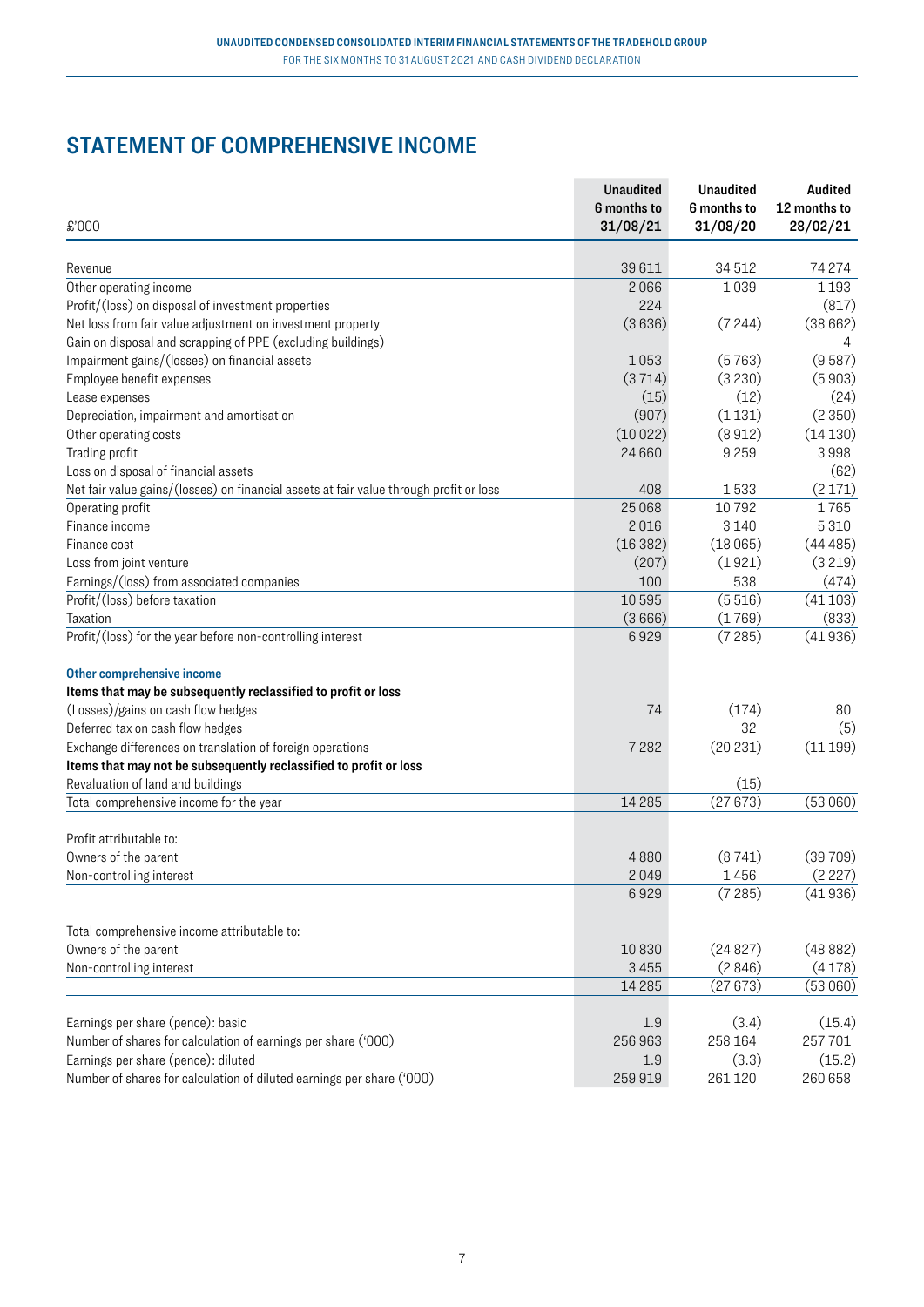## **STATEMENT OF FINANCIAL POSITION**

| (\$000)                                                      | <b>Unaudited</b><br>31/08/21 | <b>Unaudited</b><br>31/08/20 | <b>Audited</b><br>28/02/21 |
|--------------------------------------------------------------|------------------------------|------------------------------|----------------------------|
| <b>Assets</b>                                                |                              |                              |                            |
| Non-current assets                                           | 780 179                      | 745 664                      | 761015                     |
| Property, plant and equipment                                | 8524                         | 10740                        | 9181                       |
|                                                              | 653 696                      | 600 240                      | 631551                     |
| Investment properties - fair value for accounting purposes   | 33940                        | 25848                        | 31 31 5                    |
| Investment properties - straight lining lease income accrual |                              | 46 5 64                      |                            |
| Investment properties - right-of-use assets                  | 37114                        | 8041                         | 40 640<br>8031             |
| Intangible assets                                            | 8031                         |                              |                            |
| Deferred taxation                                            | 6120                         | 7900                         | 6567                       |
| Investments accounted for using the equity method            |                              |                              |                            |
| Investment in joint venture                                  | 9369                         | 10 3 9 2                     | 9092                       |
| Investment in associate                                      | 100                          | 980                          |                            |
| Derivative financial instruments                             |                              | 13746                        |                            |
| Financial assets at amortised cost                           |                              |                              |                            |
| Loans to joint venture                                       | 9839                         | 12551                        | 9893                       |
| Loans receivable                                             | 7873                         | 859                          | 7553                       |
| Other non-current assets                                     | 5573                         | 7803                         | 7192                       |
| <b>Current assets</b>                                        | 44 4 10                      | 55796                        | 45 581                     |
| Financial assets at fair value through profit and loss       | 4 4 9 2                      | 4257                         | 4081                       |
| Financial assets at amortised cost                           |                              |                              |                            |
| Loans receivable                                             | 1618                         | 6212                         | 613                        |
| Loans to associates                                          | 6058                         | 4985                         | 5468                       |
| Trade and other receivables                                  | 7 2 7 6                      | 7938                         | 6293                       |
| Other current assets                                         | 4953                         | 5411                         | 3718                       |
| Taxation                                                     | 52                           |                              |                            |
| Cash and cash equivalents                                    | 19961                        | 26993                        | 25 4 08                    |
| Assets classified as held for sale                           |                              | 5524                         | 954                        |
| <b>Total assets</b>                                          | 824589                       | 806984                       | 807 550                    |
|                                                              |                              |                              |                            |
| <b>Equity and liabilities</b>                                |                              |                              |                            |
| <b>Equity</b>                                                | 278 456                      | 301 097                      | 269760                     |
| Ordinary shareholders' equity                                | 232 151                      | 253925                       | 225 249                    |
| Non-controlling interest                                     | 46 30 5                      | 47 172                       | 44 511                     |
| Non-current liabilities                                      | 400711                       | 456 427                      | 423 878                    |
| Preference share liability                                   | 54                           |                              | 52                         |
|                                                              |                              | 48 189                       |                            |
| Long-term borrowings                                         | 326 393                      | 313 357                      | 348 139                    |
| Lease liabilities<br>Derivative financial instruments        | 29736                        | 41 472                       | 35 1 11                    |
|                                                              | 274                          | 12 2 8 9                     | 347                        |
| Deferred taxation                                            | 44 254                       | 41 1 20                      | 40 2 2 9                   |
| <b>Current liabilities</b>                                   | 145 422                      | 49 4 60                      | 113912                     |
| Preference share liability                                   | 51 2 22                      | 1070                         | 49574                      |
| Short-term borrowings                                        | 51 562                       | 15947                        | 23817                      |
| Deferred revenue                                             | 6615                         | 5762                         | 6500                       |
| Lease liabilities                                            | 7310                         | 5030                         | 5464                       |
| Derivative financial instruments                             | 5397                         |                              | 7731                       |
| Taxation                                                     | 1249                         | 738                          | 1050                       |
| Trade and other payables                                     | 22 067                       | 20913                        | 19776                      |
| <b>Total liabilities</b>                                     | 546 133                      | 505 887                      | 537790                     |
|                                                              |                              |                              |                            |
| <b>Total equity and liabilities</b>                          | 824 589                      | 806 984                      | 807 550                    |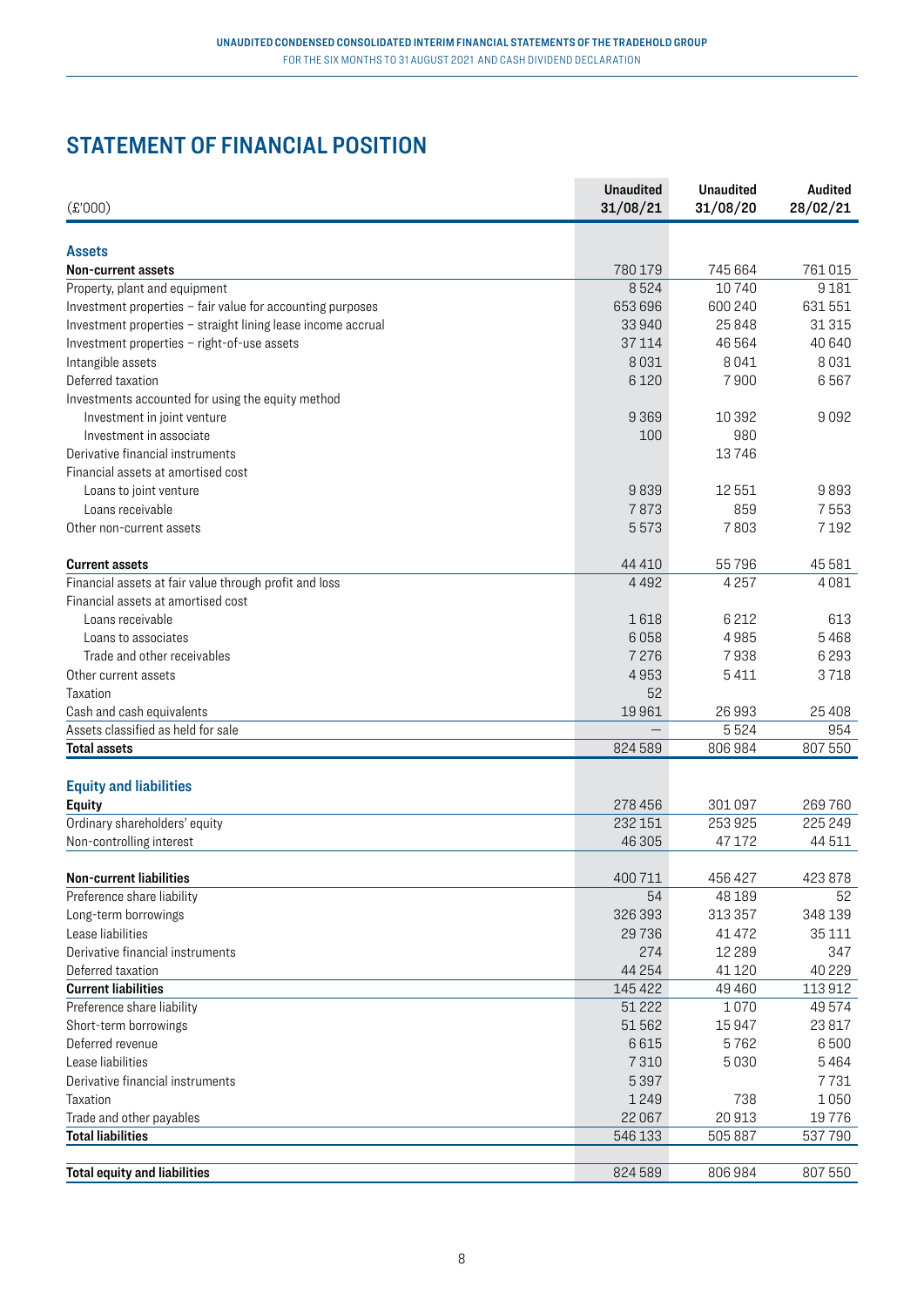## **STATEMENT OF CHANGES IN EQUITY**

| f(000)                                         | <b>Unaudited</b><br>6 months to<br>31/08/21 | <b>Unaudited</b><br>6 months to<br>31/08/20 | <b>Audited</b><br>12 months to<br>28/02/21 |
|------------------------------------------------|---------------------------------------------|---------------------------------------------|--------------------------------------------|
| Balance at beginning of the year               | 269760                                      | 334070                                      | 334 070                                    |
| Profit for the period                          | 6928                                        | (7284)                                      | (41936)                                    |
| Dividends distributed to shareholders          | (3974)                                      | (3594)                                      | (7 399)                                    |
| Acquisition of treasury shares                 | (7)                                         | (367)                                       | (564)                                      |
| Acquisition of subsidiary - Austria            | (51)                                        |                                             | (654)                                      |
| Capital reserve (Employee Share Option Scheme) | 106                                         | 46                                          | 82                                         |
| Distribution to minorities                     | (1662)                                      | (1384)                                      | (2 714)                                    |
| Other comprehensive income for the period      | 7356                                        | (20390)                                     | (11125)                                    |
| Balance at the end of the period               | 278 456                                     | 301 097                                     | 269760                                     |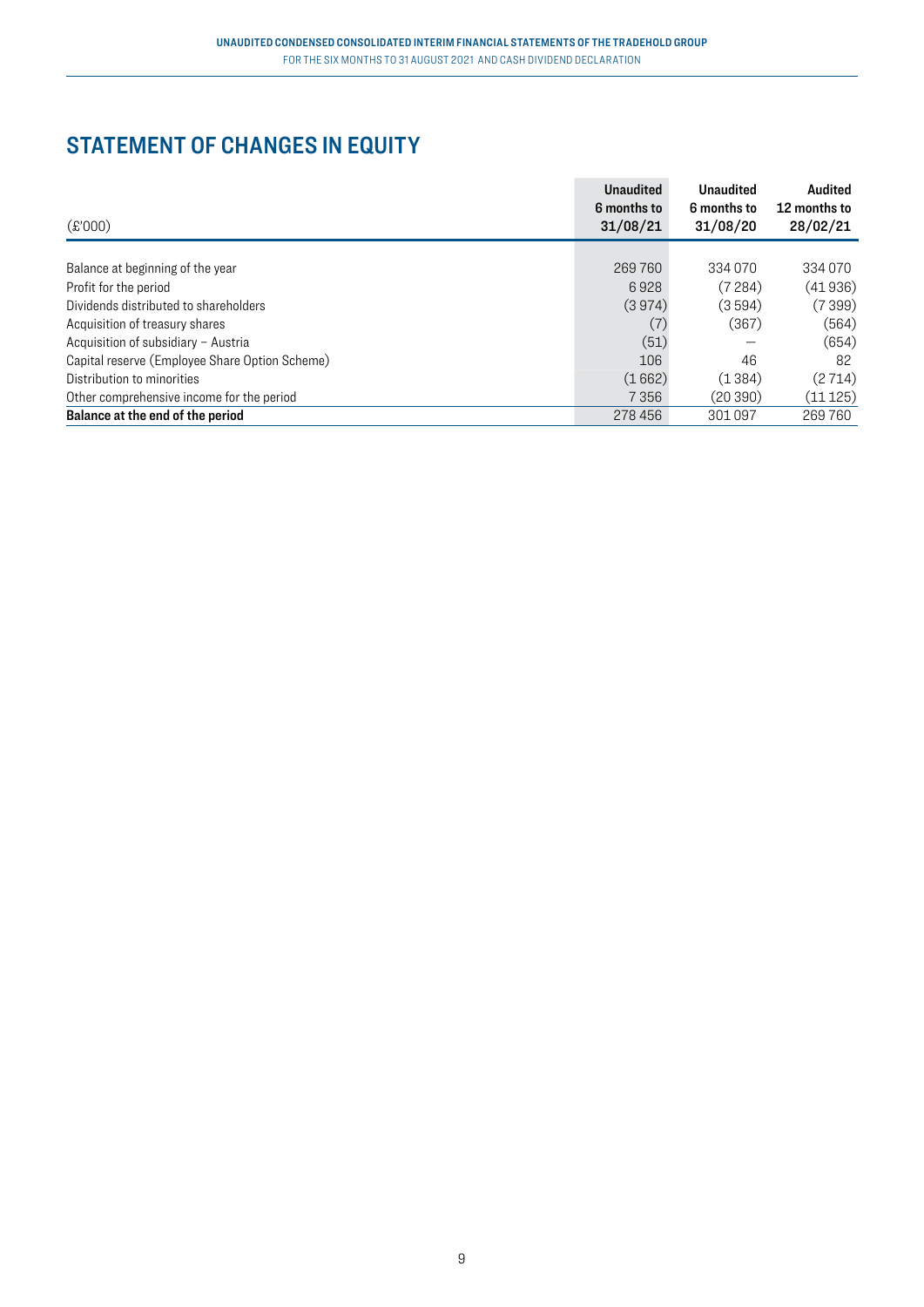## **STATEMENT OF CASH FLOWS**

|                                                       | <b>Unaudited</b>        | <b>Unaudited</b>        | <b>Audited</b>           |
|-------------------------------------------------------|-------------------------|-------------------------|--------------------------|
| f(000)                                                | 6 months to<br>31/08/21 | 6 months to<br>31/08/20 | 12 months to<br>28/02/21 |
|                                                       |                         |                         |                          |
| Cash flows from operating activities                  | 10929                   | 7170                    | 20 225                   |
| Operating profit                                      | 25068                   | 10792                   | 1765                     |
| Non-cash items                                        | 1749                    | 14 265                  | 50 584                   |
| Changes in working capital                            | 6118                    | 4 1 4 2                 | 10258                    |
| Interest received                                     | 503                     | 693                     | 1130                     |
| Interest paid                                         | (16332)                 | (17010)                 | (32081)                  |
| Dividends paid to ordinary shareholders               | (3974)                  | (3594)                  | (7399)                   |
| Dividends to non-controlling interests                | (1662)                  | (1384)                  | (2714)                   |
| Taxation paid                                         | (541)                   | (734)                   | (1318)                   |
| Cash flows from/(utilised in) investing activities    | (3778)                  | 8047                    | (7746)                   |
| Acquisition of investment properties                  | (2773)                  | (1762)                  | (30102)                  |
| Acquisition of property, plant and equipment          | (157)                   | (854)                   | (413)                    |
| Proceeds on disposal of investment properties         | 186                     |                         | 10040                    |
| Proceeds on disposal of property, plant and equipment | 19                      |                         | 45                       |
| Proceeds on disposal of investments                   | 37                      |                         | 2819                     |
| Loans advanced to joint venture                       |                         | (675)                   | (875)                    |
| Loans repaid advanced to associate undertaking        | 37                      | (111)                   | (205)                    |
| Loans repaid by associate undertaking                 |                         |                         | 44                       |
| Loans and advances - issued                           | (1488)                  | (3)                     | (833)                    |
|                                                       |                         |                         |                          |
| Loans and advances - repaid                           | 361                     | 11452                   | 11734                    |
| Cash flows from financing activities                  | (12624)                 | (11745)                 | (10609)                  |
| Proceeds from borrowings                              | 11957                   | 35 856                  | 153 855                  |
| Repayment of borrowings                               | (21021)                 | (44195)                 | (154844)                 |
| Settlement of derivative                              | (50)                    |                         | (415)                    |
| Redemption of preference shares                       | (622)                   | (520)                   | (3178)                   |
| Acquisition of treasury shares                        | (7)                     | (367)                   | (563)                    |
| Principal elements of lease payments                  | (2881)                  | (2519)                  | (5464)                   |
| Net increase/(decrease) in cash and cash equivalents  | (5473)                  | 3472                    | 1870                     |
|                                                       | 26                      | 25                      |                          |
| Effect of changes in exchange rate                    |                         |                         | 43                       |
| Cash and cash equivalents at beginning of the year    | 25 4 08                 | 23 4 95                 | 23 4 95                  |
| Cash and cash equivalents at end of the year          | 19961                   | 26992                   | 25 4 08                  |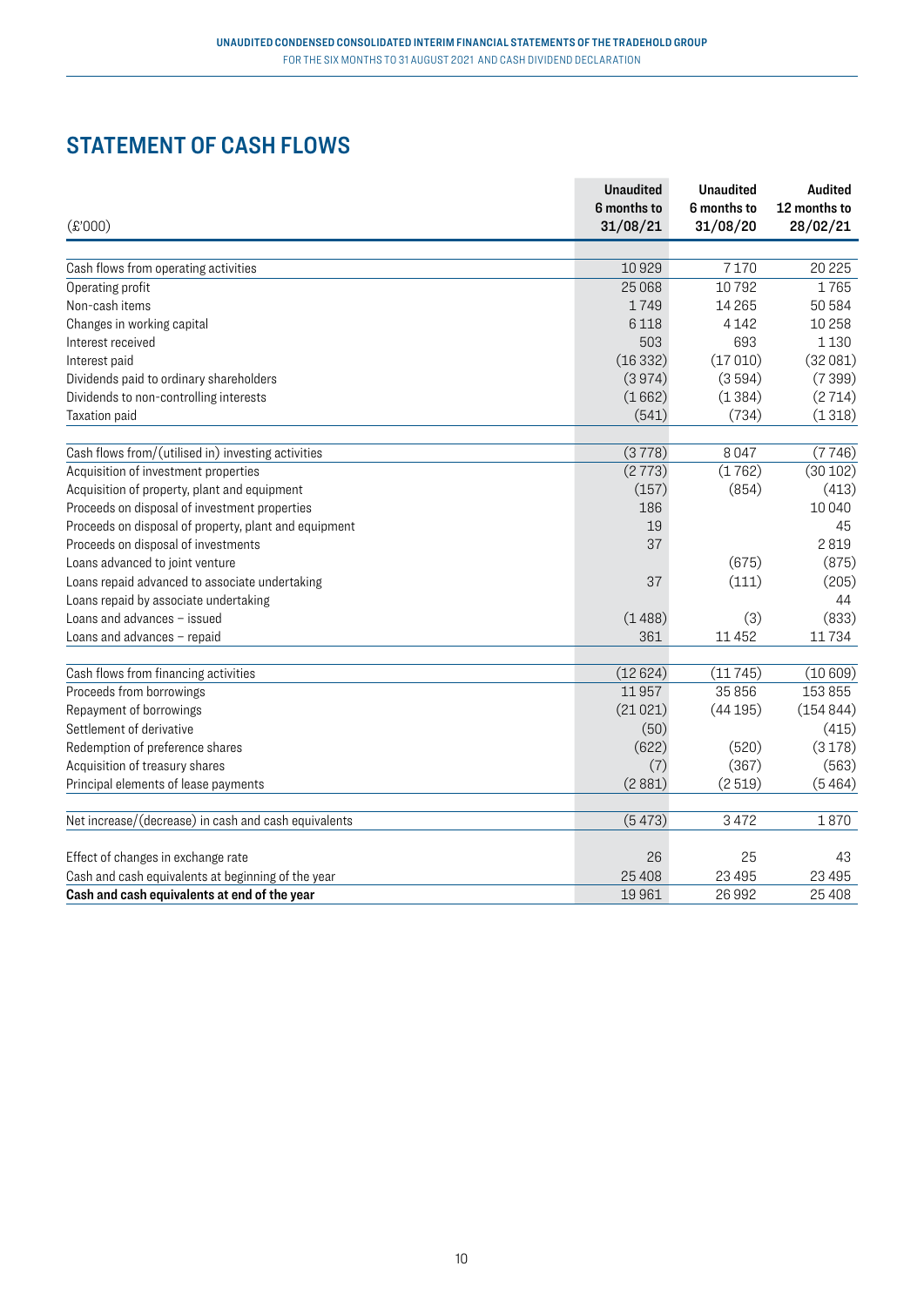## **SEGMENTAL ANALYSIS**

| (\$000)                                              | Revenue | <b>Operating</b><br>profit/(loss) | Investment<br>properties |         | Total assets Total liabilities |
|------------------------------------------------------|---------|-----------------------------------|--------------------------|---------|--------------------------------|
|                                                      |         |                                   |                          |         |                                |
| Six months to 31 August 2021 (unaudited)             |         |                                   |                          |         |                                |
| Property - United Kingdom                            | 2638    | 2808                              | 169 609                  | 206828  | 118 625                        |
| Property - South Africa                              | 24 080  | 21 198                            | 436 206                  | 459 547 | 321875                         |
| Property - Austria                                   | 1715    | 213                               | 30114                    | 31654   | 20595                          |
| Property - Namibia                                   | 1509    | 1655                              | 36 400                   | 45704   | 23762                          |
| Property - Africa excluding Namibia and South Africa | 1088    | 459                               | 21441                    | 28768   | 11 4 9 6                       |
| Serviced office - United Kingdom                     | 8581    | (212)                             | 30980                    | 52 619  | 49 40 7                        |
| Other                                                |         | (1053)                            |                          | (531)   | 373                            |
|                                                      | 39 611  | 25068                             | 724750                   | 824 589 | 546 133                        |
|                                                      |         |                                   |                          |         |                                |
| Six months to 31 August 2020 (unaudited)             |         |                                   |                          |         |                                |
| Property - United Kingdom                            | 3 2 0 0 | (9007)                            | 175401                   | 212648  | 106 753                        |
| Property - South Africa                              | 18 1 20 | 17 347                            | 394 152                  | 435836  | 283 351                        |
| Property - Austria                                   |         |                                   |                          |         |                                |
| Property - Namibia                                   | 1628    | 1224                              | 33 4 4 4                 | 42 941  | 23 2 24                        |
| Property - Africa excluding Namibia and South Africa | 1 1 8 4 | 2045                              | 23 3 7 9                 | 32 281  | 13 182                         |
| Serviced office - United Kingdom                     | 10 380  | 441                               | 46 276                   | 79839   | 78 335                         |
| Other                                                |         | (1258)                            |                          | 3439    | 1043                           |
|                                                      | 34512   | 10792                             | 672 652                  | 806984  | 505887                         |
| Twelve months to 28 February 2021 (audited)          |         |                                   |                          |         |                                |
| Property - United Kingdom                            | 6615    | (27962)                           | 168731                   | 188420  | 101 996                        |
| Property - South Africa                              | 43938   | 25722                             | 415718                   | 441 106 | 314 169                        |
| Property - Austria                                   |         |                                   | 28826                    | 30 552  | 15 3 42                        |
| Property - Namibia                                   | 3001    | 1902                              | 34841                    | 43 646  | 23 6 28                        |
| Property - Africa excluding Namibia and South Africa | 2 3 1 9 | 2 2 3 9                           | 20883                    | 28 3 27 | 11896                          |
| Serviced office - United Kingdom                     | 18 401  | 999                               | 34507                    | 74849   | 70 352                         |
| Other                                                |         | (1135)                            |                          | 650     | 407                            |
|                                                      | 74274   | 1765                              | 703 506                  | 807 550 | 537790                         |

The revenue of property United Kingdom is shown after deduction of intersegment revenue of £1.46 million received from the serviced office segment.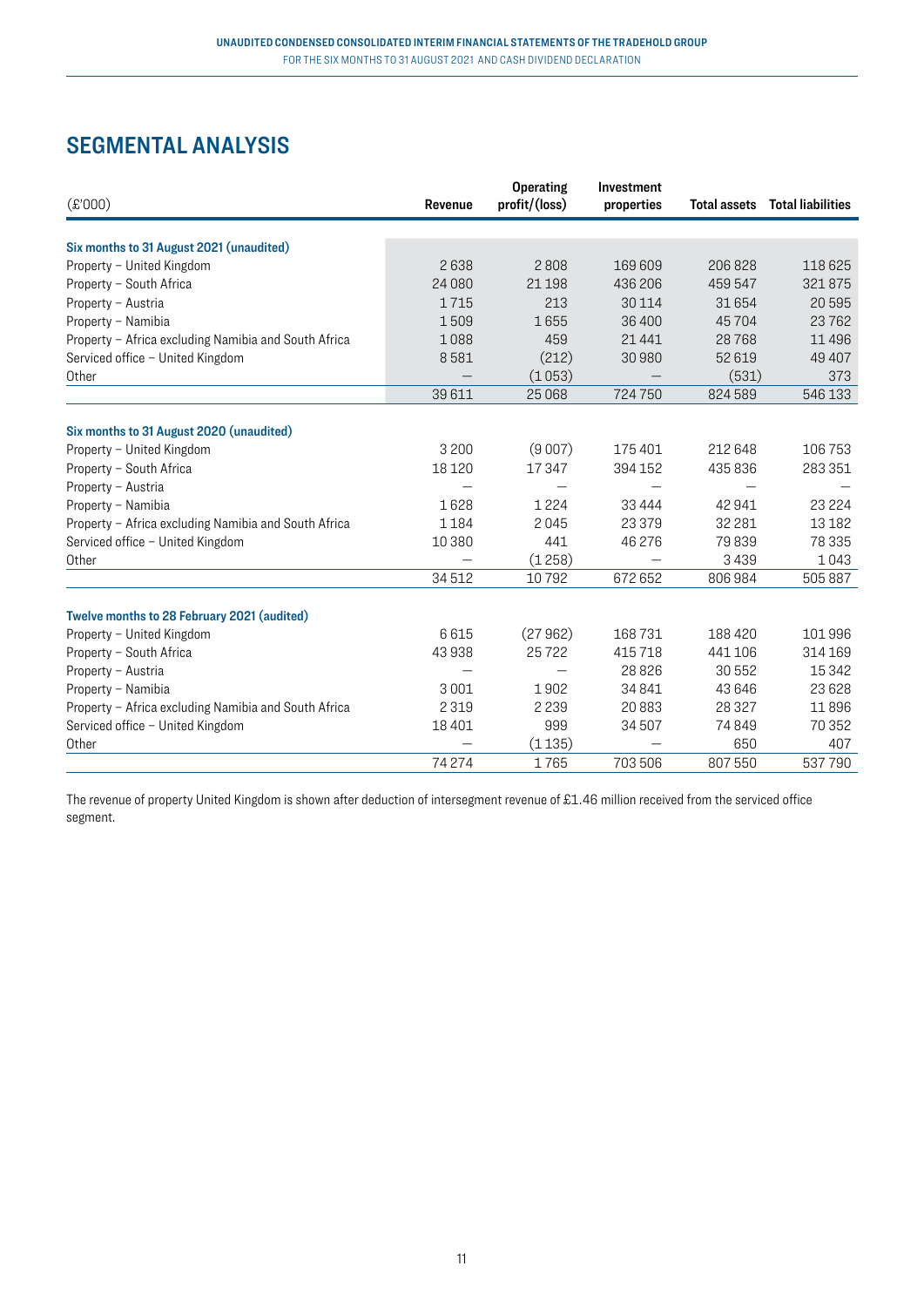## **NOTES TO THE CONDENSED CONSOLIDATED INTERIM FINANCIAL STATEMENTS**

#### **1 Basis of presentation and accounting policies**

 The Condensed consolidated interim financial statements are prepared in accordance with the requirements of the JSE Limited Listings Requirements for interim reports, and the requirements of the Companies Act, No 71 of 2008 (the "Companies Act") applicable to interim financial statements.

 The JSE Listings Requirements require interim reports to be prepared in accordance with the framework concepts and the measurement and recognition requirements of International Financial Reporting Standards (IFRS) and the SAICA Financial Reporting Guides as issued by the Accounting Practices Committee and Financial Pronouncements as issued by the Financial Reporting Standards Council and to also, as a minimum, contain the information required by IAS 34 Interim Financial Reporting. The accounting policies applied in the preparation of the consolidated interim financial statements are in terms of IFRS and are consistent with those accounting policies applied in the preparation of the previous consolidated annual financial statements, except for the adoption of the following new standards, amendments to publicised standards and interpretations that became effective for the current reporting period beginning on 1 March 2021: **Covid-19-Related Rent Concessions beyond 30 June 2021- Amendment to IFRS 16**

 Under the optional practical expedient for lessees from assessing whether a covid-19 related rent concession from a lessor is a lease modification, the group elected to account for any change in lease payments resulting from covid-19 related rent concession in the same way it would if the change were not a lease modification.

 Following the amendment, the practical expedient period has now been extended to apply to rent concessions for which any reduction in lease payments affects payments originally due on or before 30 June 2022, provided the other conditions for applying the practical expedient are met.

**Interest rate benchmark reform – Phase 2 – Amendments to IFRS 9, IAS 39, IFRS 7, IFRS 4 and IFRS 16** The amendments provide temporary reliefs which address the financial reporting effects when benchmark interest rates such as LIBOR and other interbank offered rates (IBOR) are replaced with alternative nearly risk-free interest rates ("RFRs").

#### **The amendments include the following practical expedients:**

- Provided the transition from an IBOR benchmark rate to a RFR is on an economically equivalent basis with no value transfer occurring, a practical expedient to require contractual changes, or changes to cash flows that are directly required by the reform, to be treated as changes to a floating interest rate, equivalent to a movement in a market rate of interest.
- Permit changes required by IBOR reform to be made to hedge designations and hedge documentation without the hedging relationship being discontinued.
- Provide temporary relief to entities from having to meet the separately identifiable requirement when an RFR instrument is designated as a hedge of a risk component.

 The Group's reportable segments reflect those components of the Group that are regularly reviewed by the chief executive officers and other senior executives who make strategic decisions (i.e. the chief operating decision maker).

 Trading profit on the face of the statement of comprehensive income is the Group's operating result excluding fair value gains or losses on financial assets at fair value through profit or loss and impairment losses on goodwill.

#### **Tangible net asset value per share:**

 Tangible net asset value per share excludes intangible assets, deferred tax assets and deferred tax liabilities from the calculation of the group's net asset value. Management believes that it is a useful measure for shareholders of the Group's intrinsic net worth. However, this is not a defined term under IFRS and may not be comparable with similarly titled measures reported by other companies.

The directors of the Group take full responsibility for the preparation of this preliminary report.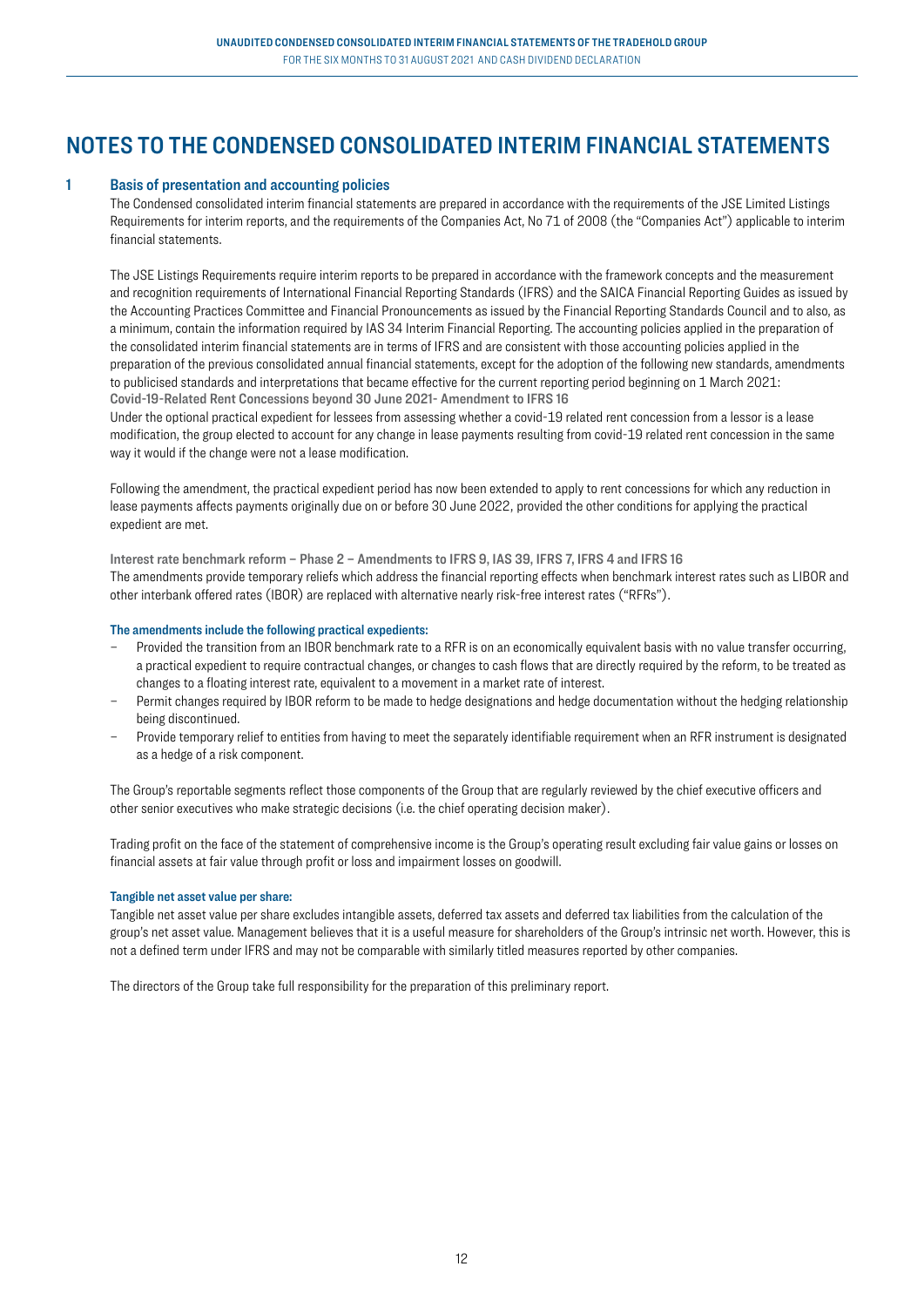| £'000          |                                                                                                                                                                                       |       | <b>Unaudited</b><br>6 months to<br>31/08/21 |       | <b>Unaudited</b><br>6 months to<br>31/08/20 |        | <b>Audited</b><br>12 months to<br>28/02/21 |
|----------------|---------------------------------------------------------------------------------------------------------------------------------------------------------------------------------------|-------|---------------------------------------------|-------|---------------------------------------------|--------|--------------------------------------------|
| $\overline{2}$ | Number of shares in issue ('000)                                                                                                                                                      |       | 256 980                                     |       | 257 087                                     |        | 256980                                     |
| 3              | Net asset value per share (pence)<br>Tangible net asset value per share (pence)<br>(as defined by management - excludes deferred tax assets<br>and liabilities and intangible assets) |       | 90.3<br>98.1                                |       | 98.8<br>105.1                               |        | 87.7<br>94.0                               |
| 4              | Depreciation for the year                                                                                                                                                             |       | 907                                         |       | 1131                                        |        | 2 3 5 0                                    |
| 5              | Net loss from fair value adjustment on investment<br>property                                                                                                                         |       | 3636                                        |       | 7244                                        |        | 38 662                                     |
| 6              | Capital expenditure for the year<br>Capital commitments contracted but not provided for at<br>year-end are:<br><b>South Africa</b>                                                    |       | 2930                                        |       | 2616                                        |        | 30515                                      |
|                | Inanda Spar - development by Colkru Investments (Pty) Ltd<br>to be funded by Rand Merchant Bank Ltd                                                                                   |       | 1246                                        |       | 1462                                        |        | 1446                                       |
|                | Spar West St - development by Colkru Investments<br>(Pty) Ltd to be funded by Investec Ltd<br>Nongoma Spar Phase 2 - development by Colkru                                            |       | 280                                         |       | 3523                                        |        | 599                                        |
|                | Investments (Pty) Ltd to be funded by Rand Merchant<br><b>Bank Ltd</b>                                                                                                                |       |                                             |       | 5342                                        |        | 305                                        |
| $\overline{7}$ | <b>Headline earnings</b><br>Basic headline earnings per share (pence)<br>Diluted headline earnings par share (pence)                                                                  |       | 2.6<br>2.6                                  |       | 0.5<br>0.5                                  |        | (1.9)<br>(1.9)                             |
|                | <b>Calculation of headline earnings</b>                                                                                                                                               | Gross | <b>Net</b>                                  | Gross | Net                                         | Gross  | Net                                        |
|                | Net profit                                                                                                                                                                            |       | 4880                                        |       | (8741)                                      |        | (39709)                                    |
|                | Net loss from fair value adjustment on<br>investment property<br>Fair value adjustments from equity-                                                                                  | 3636  | 793                                         | 7244  | 5 1 0 0                                     | 38 662 | 30 0 20                                    |
|                | accounted investments<br>Loss/(gain) on disposal of investment                                                                                                                        |       | 1307                                        |       | 4835                                        |        | 3612                                       |
|                | properties<br>Loss on disposal of financial assets<br>Gain on disposal of property, plant and                                                                                         | (224) | (174)                                       |       |                                             | 817    | 1056<br>62                                 |
|                | equipment                                                                                                                                                                             |       | 6806                                        |       | 1 1 9 4                                     |        | (4)<br>(4963)                              |
|                |                                                                                                                                                                                       |       |                                             |       |                                             |        |                                            |
| 8              | <b>Financial assets</b><br>Unlisted investments at fund managers valuation                                                                                                            |       | 4 4 9 2                                     |       | 4257                                        |        | 4081                                       |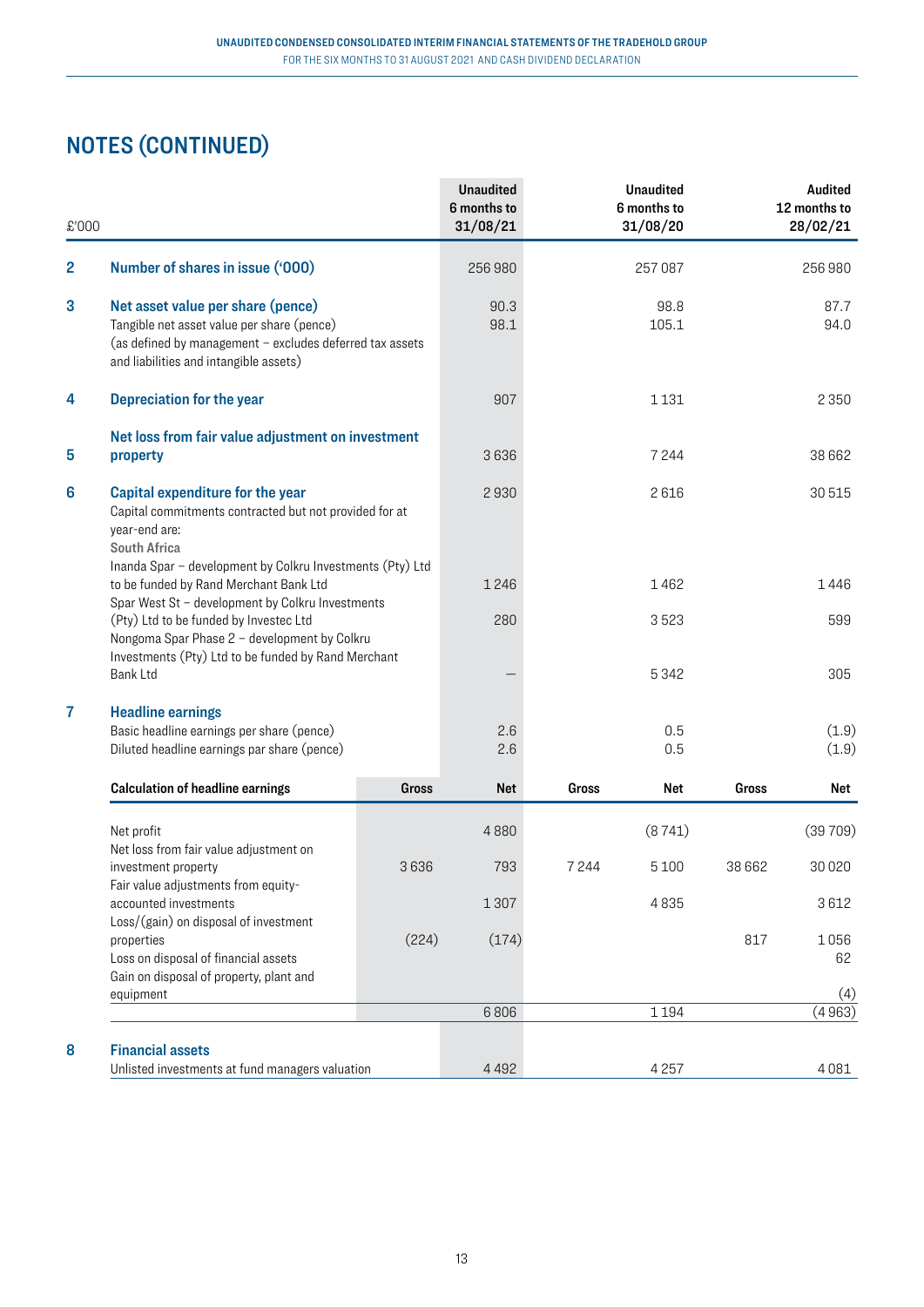#### **9 Contingent liabilities**

#### **South Africa**

Imbali Props 21 (Pty) Ltd – during the course of the previous financial year the South African Revenue Service ("SARS"), the local tax authority which has jurisdiction over the subsidiary, commenced a detailed review of the subsidiary's tax affairs relating to the 2016 to 2019 years of assessment. An Audit Findings Letter was issued by SARS to Imbali which is dated 23 February 2021, however, due to the audit requiring substantial and detailed responses which SARS will need to both verify and accept, the impact of the Findings has only been partially raised in the taxation amounts, with the balance of the Findings being under dispute and regarded as contingent on the finalisation of the tax audit. The exact timing and amount of the finalisation of the tax audit is not possible to accurately determine at the reporting date. To mitigate the impact of the audit, Imbali has actively engaged with relevant tax professionals and where necessary sought legal advice. The potential exposure is estimated at around ZAR15 million.

#### **10 Related parties**

During the reporting period, in the ordinary course of business, certain companies within the group entered into transactions with each other. All these intergroup transactions are similar to those in the prior year and have been eliminated in the financial statements on consolidation.

#### **11 Events after the reporting period**

The entity is in breach of three out of six of its financial covenants measured at the reporting date on its redeemable listed B preference shares issued to FirstRand Bank Ltd (RMB) and RMB has waived all non-compliance subsequent to the reporting date.

Some of the Namibia operations borrowings from Nedbank are in the process of being renegotiated to interest only repayment profiles.

Disposal of certain investment properties in South Africa have been agreed to with independent third parties after reporting date. As such the properties are shown as part of investment property until such time as the conditions pass. The decisions to sell the assets were taken after reporting date and therefore the requirements of IFRS 5 were not met.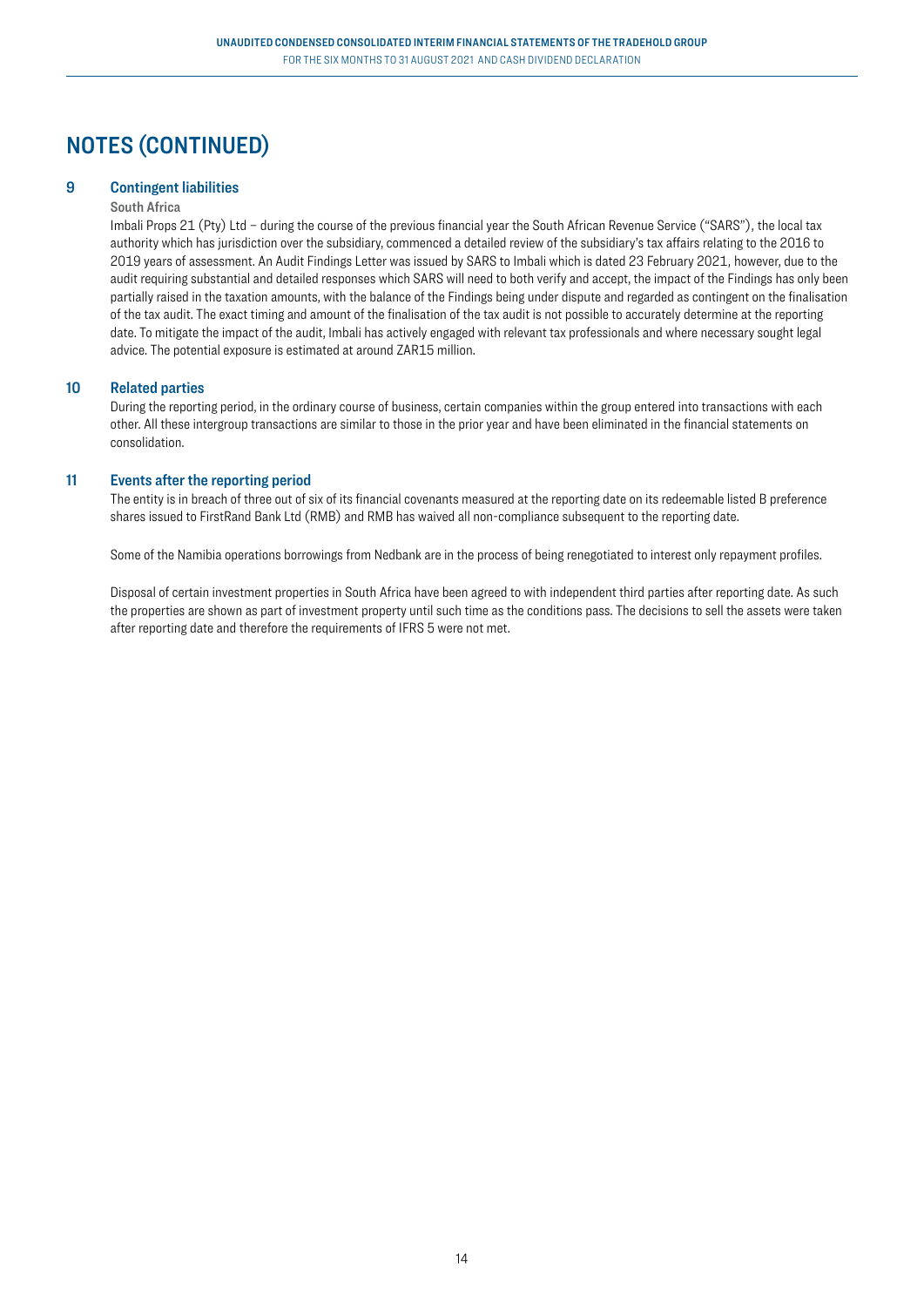#### **12 Goodwill**

|      |                                      | <b>Unaudited</b><br>6 months to<br>31/08/21 | <b>Unaudited</b><br>31/08/20 | <b>Audited</b><br>6 months to 12 months to<br>28/02/21 |
|------|--------------------------------------|---------------------------------------------|------------------------------|--------------------------------------------------------|
| 12.1 | Cost                                 | 8031                                        | 8041                         | 8031                                                   |
|      | Accumulated impairment losses        |                                             |                              |                                                        |
|      |                                      | 8031                                        | 8041                         | 8031                                                   |
| 12.2 | Cost                                 |                                             |                              |                                                        |
|      | Balance at beginning of year         | 8031                                        | 8031                         | 8031                                                   |
|      | Acquisition                          |                                             | 10                           |                                                        |
|      | Balance at end of year               | 8031                                        | 8041                         | 8031                                                   |
| 12.3 | <b>Accumulated impairment losses</b> |                                             |                              |                                                        |

#### **12.4 Allocation of goodwill to cash-generating units**

The goodwill acquired in a business combination is allocated, at acquisition, to the CGU or group of CGUs that is expected to benefit from that business. Goodwill arose from the acquisition of The Boutique Workplace Co Ltd ("Boutique") which has been identified as the CGU for which this goodwill has been allocated.

| Six months to 31 August 2021 (unaudited)    | <b>Opening</b> | <b>Additions</b> | <b>Closing</b> |
|---------------------------------------------|----------------|------------------|----------------|
| <b>Boutique</b>                             | 8031           |                  | 8031           |
| Six months to 31 August 2020 (unaudited)    | <b>Opening</b> | <b>Additions</b> | <b>Closing</b> |
| Boutique                                    | 8031           |                  | 8031           |
| Twelve months to 28 February 2021 (audited) | <b>Opening</b> | <b>Additions</b> | Closing        |
| Boutique                                    | 8021           | 10               | 8031           |

#### **12.4.1 Impairment review**

Goodwill is assessed for impairment annually, irrespective of whether there is any indication of impairment.

Management have reviewed expected (post Covid-19) future performance of The Boutique Workplace Co Ltd to assess the carrying value of goodwill. Management are satisfied that the carrying value of goodwill is supported by the cash flows shown by the post Covid-19 forecasts. The test assumed increased profitability in the new financial year based on the latest number of enquiries from prospective tenants and rent collection experience. It also assumed no organic growth in the number of sites operated by the serviced office business. No impairment arose as a result of this test (2020: nil).

|                                                                                                                                                | <b>Unaudited</b>         | <b>Unaudited</b>            | Audited                        |
|------------------------------------------------------------------------------------------------------------------------------------------------|--------------------------|-----------------------------|--------------------------------|
|                                                                                                                                                | 31/08/21                 | 31/08/20                    | 28/02/21                       |
| The key assumptions, long term growth rate and discount rate used in the value-in-use<br>calculations are as follows:<br>Pre-tax discount rate | 4.46%                    | 4.60%                       | 4.46%                          |
| Growth rate                                                                                                                                    | 2.70%                    | 14.10%                      | 2.70%                          |
| Sustainable growth rate                                                                                                                        | $0.00\%$                 | $0.00\%$                    | $0.00\%$                       |
| The principal assumptions where impairment occurs are as follows:<br>Pre-tax discount rate<br>Growth rate<br>Sustainable growth rate           | 10.29%<br>0.00%<br>0.00% | 12.59%<br>3.70%<br>$0.00\%$ | 10.29%<br>$0.00\%$<br>$0.00\%$ |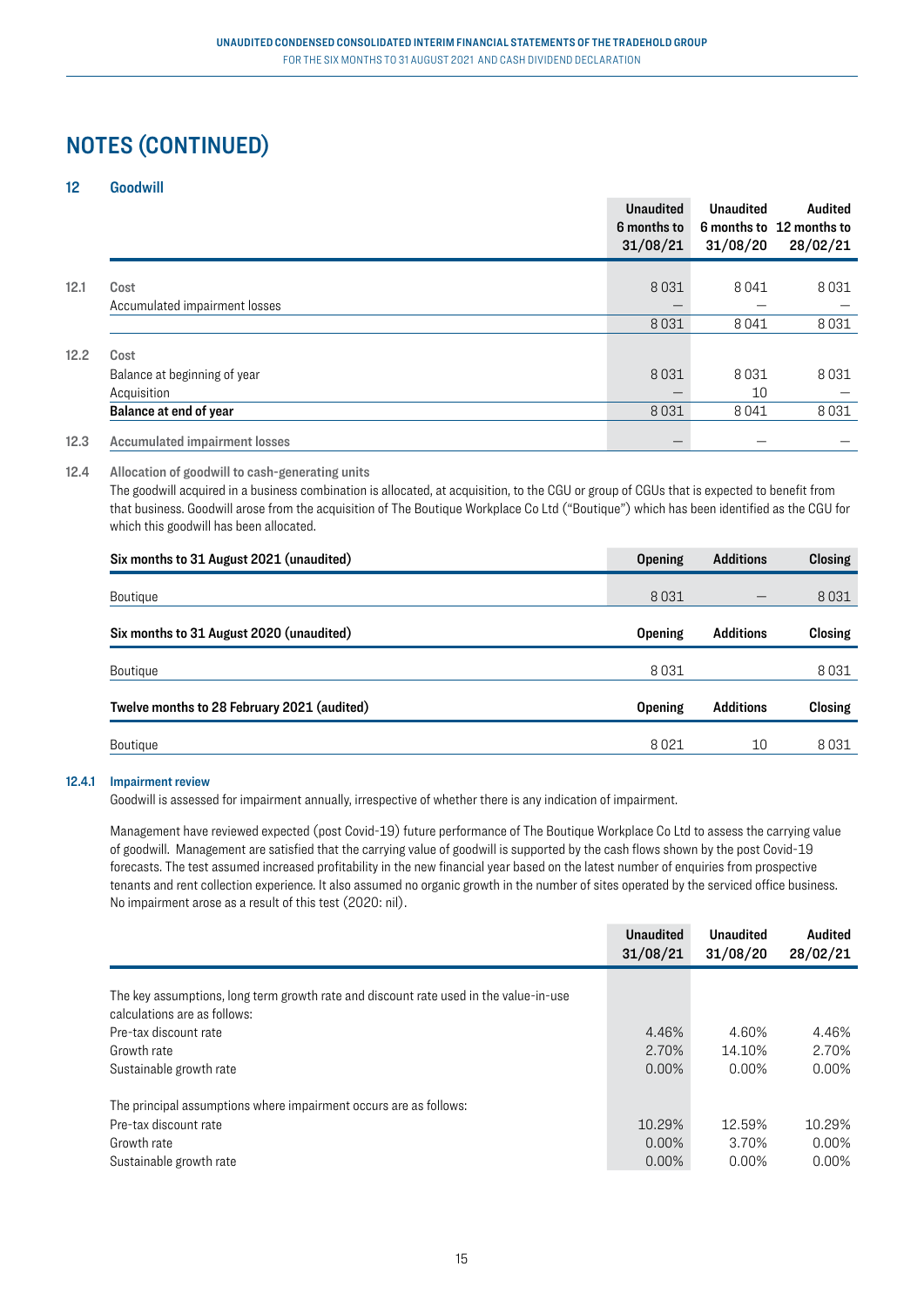### **13 Financial instruments**

The carrying amounts, net gains and losses recognised through profit and loss, total interest income, total interest expense and impairment of each class of financial instrument are as follows:

| <b>31 August 2021</b><br>Assets (£'million)          | <b>Carrying</b><br>value | <b>Net</b><br>$(\text{losses})$ /<br>gains | <b>Total</b><br>interest<br>income | <b>Total</b><br>interest<br>expense | Impairment |
|------------------------------------------------------|--------------------------|--------------------------------------------|------------------------------------|-------------------------------------|------------|
| Financial asset at fair value through profit or loss | 4.5                      | 0.4                                        |                                    |                                     |            |
| Derivatives                                          |                          | (1.2)                                      |                                    |                                     |            |
| Loans to joint venture                               | 9.8                      |                                            | 0.6                                |                                     | (0.5)      |
| Loans to associates                                  | 6.1                      |                                            |                                    |                                     | 0.4        |
| Loans receivable                                     | 9.5                      |                                            | 0.3                                |                                     |            |
| Trade and other receivables                          | 7.3                      |                                            |                                    |                                     |            |
| Other assets                                         | 10.5                     |                                            |                                    |                                     |            |
| Cash and cash equivalents                            | 20.0                     |                                            |                                    |                                     |            |
| Liabilities (£'million)                              |                          |                                            |                                    |                                     |            |
| Long-term borrowings                                 | 326.4                    |                                            |                                    | (13.7)                              |            |
| Derivatives                                          | 5.7                      | 2.3                                        |                                    |                                     |            |
| Preference shares                                    | 51.2                     |                                            |                                    | (1.4)                               |            |
| Deferred revenue                                     | 6.6                      |                                            |                                    |                                     |            |
| Short-term borrowings                                | 51.6                     |                                            |                                    |                                     |            |
| Trade and other payables                             | 22.1                     |                                            |                                    |                                     |            |
| Lease liabilities                                    | 37.0                     |                                            |                                    | (2.0)                               |            |
| <b>31 August 2020</b><br>Assets (£'million)          | <b>Carrying</b><br>value | Net<br>$(\text{losses})$ /                 | Total<br>interest                  | <b>Total</b><br>interest            |            |
|                                                      |                          | gains                                      | income                             | expense                             | Impairment |
| Financial asset at fair value through profit or loss | 4.3                      | (0.8)                                      |                                    |                                     |            |
| Derivatives                                          | 13.7                     | 2.4                                        |                                    |                                     |            |
| Loans to joint venture                               | 12.6                     |                                            | 0.6                                |                                     | (4.8)      |
| Loans to associates                                  | 5.0                      |                                            |                                    |                                     |            |
| Loans receivable                                     | 7.1                      |                                            | 0.5                                |                                     |            |
| Trade and other receivables                          | 7.9                      |                                            |                                    |                                     |            |
| Other assets                                         | 13.2                     |                                            |                                    |                                     |            |
| Cash and cash equivalents                            | 27.0                     |                                            |                                    |                                     |            |
| Liabilities (£'million)                              |                          |                                            |                                    |                                     |            |
| Long-term borrowings                                 | 313.4                    |                                            |                                    | (14.7)                              |            |
| Derivatives                                          | 12.3                     | (5.8)                                      |                                    | 0.1                                 |            |
| Preference shares                                    | 49.2                     |                                            |                                    | (1.9)                               |            |
| Deferred revenue                                     | 5.8                      |                                            |                                    | $\overline{\phantom{0}}$            |            |
| Short-term borrowings                                | 15.9                     | 1.5                                        |                                    | (0.5)                               |            |
| Trade and other payables                             | 20.9                     |                                            |                                    |                                     |            |
| Lease liabilities                                    | 46.5                     |                                            |                                    | (1.0)                               |            |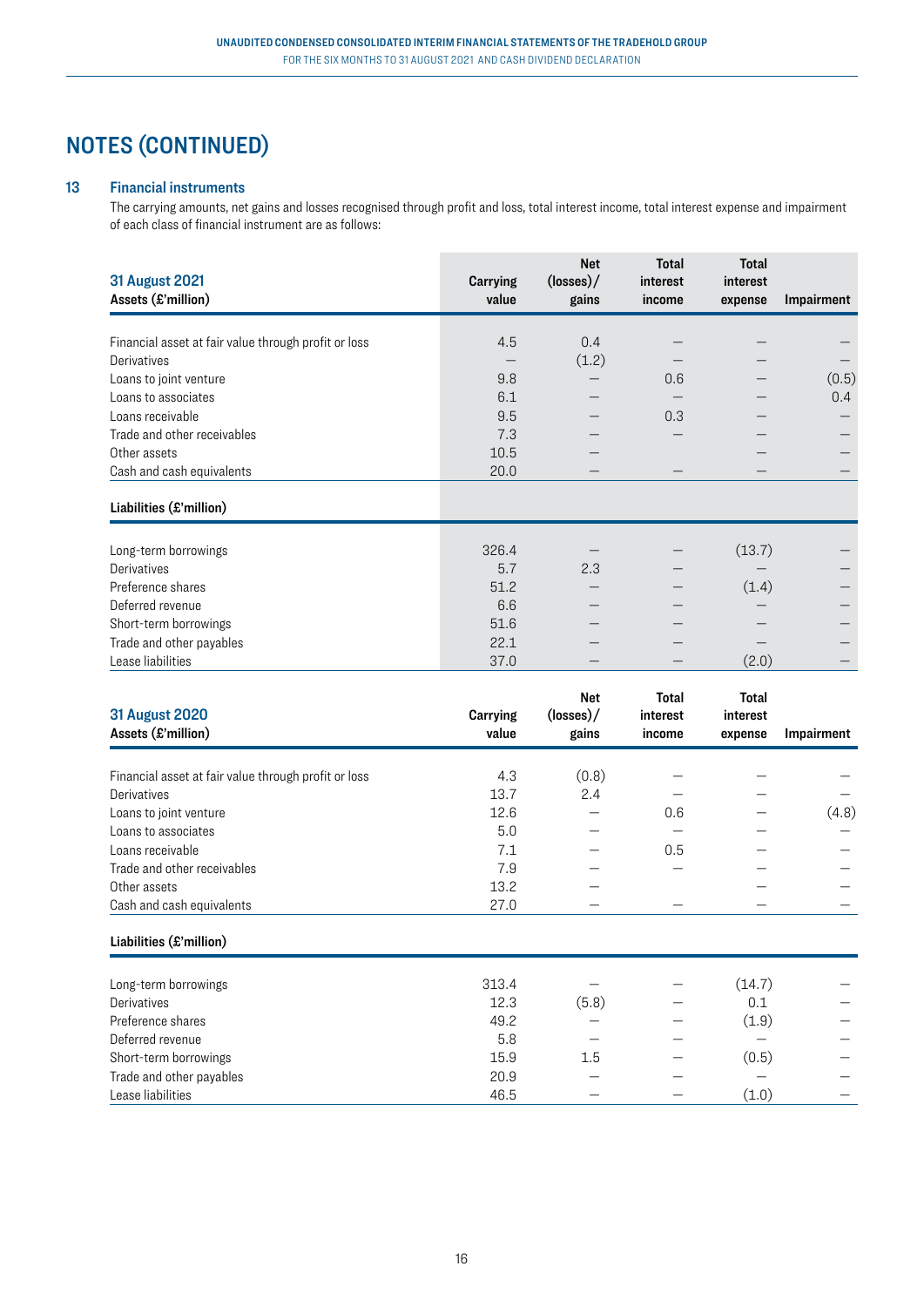### **13 Financial instruments (continued)**

| 28 February 2021<br>Assets (£'million)               | Carrying<br>value | <b>Net</b><br>$(\text{losses})$ /<br>gains | <b>Total</b><br>interest<br>income | <b>Total</b><br>interest<br>expense | Impairment |
|------------------------------------------------------|-------------------|--------------------------------------------|------------------------------------|-------------------------------------|------------|
|                                                      |                   |                                            |                                    |                                     |            |
| Financial asset at fair value through profit or loss | 4.1               | (3.6)                                      |                                    |                                     |            |
| Derivatives                                          |                   | (1.2)                                      |                                    |                                     |            |
| Loans to joint venture                               | 9.9               |                                            | 1.3                                |                                     | (8.2)      |
| Loans to associates                                  | 5.5               |                                            |                                    |                                     |            |
| Loans receivable                                     | 8.2               |                                            | 0.7                                |                                     |            |
| Trade and other receivables                          | 6.3               |                                            |                                    |                                     |            |
| Other assets                                         | 10.9              |                                            |                                    |                                     |            |
| Cash and cash equivalents                            | 25.4              |                                            |                                    |                                     |            |
| Liabilities (£'million)                              |                   |                                            |                                    |                                     |            |
| Long-term borrowings                                 | 348.1             |                                            |                                    | (28.3)                              |            |
| Derivatives                                          | 8.1               | (2.0)                                      |                                    | 0.3                                 |            |
| Preference shares                                    | 49.6              |                                            |                                    | (3.4)                               |            |
| Deferred revenue                                     | 6.5               |                                            |                                    |                                     |            |
| Short-term borrowings                                | 23.8              | 1.6                                        |                                    | (0.6)                               |            |
| Trade and other payables                             | 19.8              |                                            |                                    |                                     |            |
| Lease liabilities                                    | 40.6              |                                            |                                    | (2.0)                               |            |

The fair value of all amounts, except long-term borrowings with fixed interest rates, approximate their carrying amounts.

All financial instruments are classified as loans receivable/payable at amortised cost, except listed investments, which are classified as financial assets at fair value through profit or loss and the derivatives, which are partly carried at fair value through profit and loss held for trading and partly as fair value through profit and loss designated as a hedge.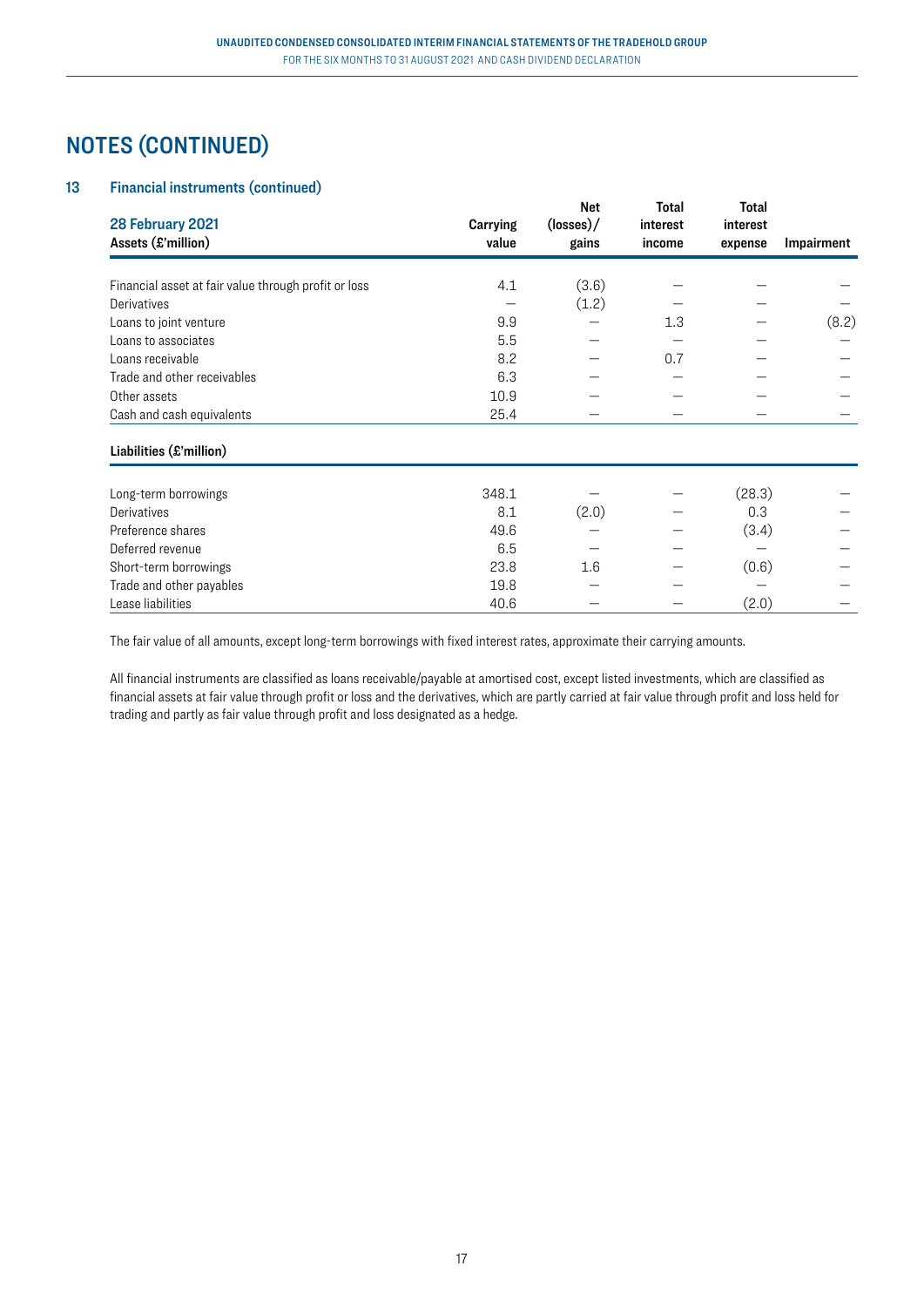#### **14 Fair value measurement of financial instruments**

IFRS7 requires disclosure of fair value measurements by level of the following fair value measurement hierarchy:

- Quoted prices (unadjusted) in active markets for identical assets or liabilities (level 1).
- Inputs other than quoted prices included within level 1 that are observable for the asset or liability, either directly (that is, as prices) or indirectly (that is, derived from prices) (level 2).
- Inputs for the asset or liability that are not based on observable market data (that is, unobservable inputs) (level 3).

The following table presents the group's financial assets and liabilities that are measured at fair value at 31 August 2021:

| Unaudited 31/08/21<br>Assets                                | Level 1 | Level <sub>2</sub> | Level <sub>3</sub> |
|-------------------------------------------------------------|---------|--------------------|--------------------|
|                                                             |         |                    |                    |
| Financial assets at fair value through profit and loss      |         |                    |                    |
| Equity securities                                           |         |                    | 4492               |
| Trading derivatives                                         |         |                    |                    |
| South Africa CPI hedge                                      |         |                    |                    |
| Non-financial assets at fair value through profit or loss   |         |                    |                    |
| Investment properties                                       |         |                    | 724 750            |
| <b>Total assets</b>                                         |         |                    | 729 242            |
|                                                             |         |                    |                    |
| <b>Liabilities</b>                                          |         |                    |                    |
| Financial liabilities at fair value through profit and loss |         |                    |                    |
| Trading derivatives                                         |         |                    |                    |
| Cross currency swap                                         |         | 5397               |                    |
| Derivatives used for hedging                                |         |                    |                    |
| Interest rate contracts                                     |         | 274                |                    |
| Financial liabilities at amortised cost                     |         |                    |                    |
| Preference shares                                           |         | 51 2 2 2           | 54                 |
| Borrowings                                                  |         |                    | 377955             |
| Lease liabilities                                           |         |                    | 37046              |
| <b>Total liabilities</b>                                    |         | 56893              | 415 055            |
|                                                             |         |                    |                    |
| Unaudited 31/08/20                                          |         |                    |                    |
| <b>Assets</b>                                               | Level 1 | Level <sub>2</sub> | Level 3            |
|                                                             |         |                    |                    |
| Financial assets at fair value through profit and loss      |         |                    | 4 2 5 7            |
| Equity securities                                           |         |                    |                    |
| Trading derivatives                                         |         |                    |                    |
| South Africa CPI hedge                                      |         | 13746              |                    |
| Non-financial assets at fair value through profit or loss   |         |                    |                    |
| Investment properties                                       |         |                    | 672 652            |
| <b>Total assets</b>                                         |         | 13746              | 676909             |
| <b>Liabilities</b>                                          |         |                    |                    |
| Financial liabilities at fair value through profit and loss |         |                    |                    |
| Trading derivatives                                         |         |                    |                    |
| Cross currency swap                                         |         | 11774              |                    |
| Derivatives used for hedging                                |         |                    |                    |
| Interest rate contracts                                     |         | 515                |                    |
| Financial liabilities at amortised cost                     |         |                    |                    |
| Preference shares                                           |         | 49 210             | 49                 |
| Borrowings                                                  |         |                    | 329 304            |
| Lease liabilities                                           |         |                    | 46 502             |
| <b>Total liabilities</b>                                    |         | 61499              | 375 855            |
|                                                             |         |                    |                    |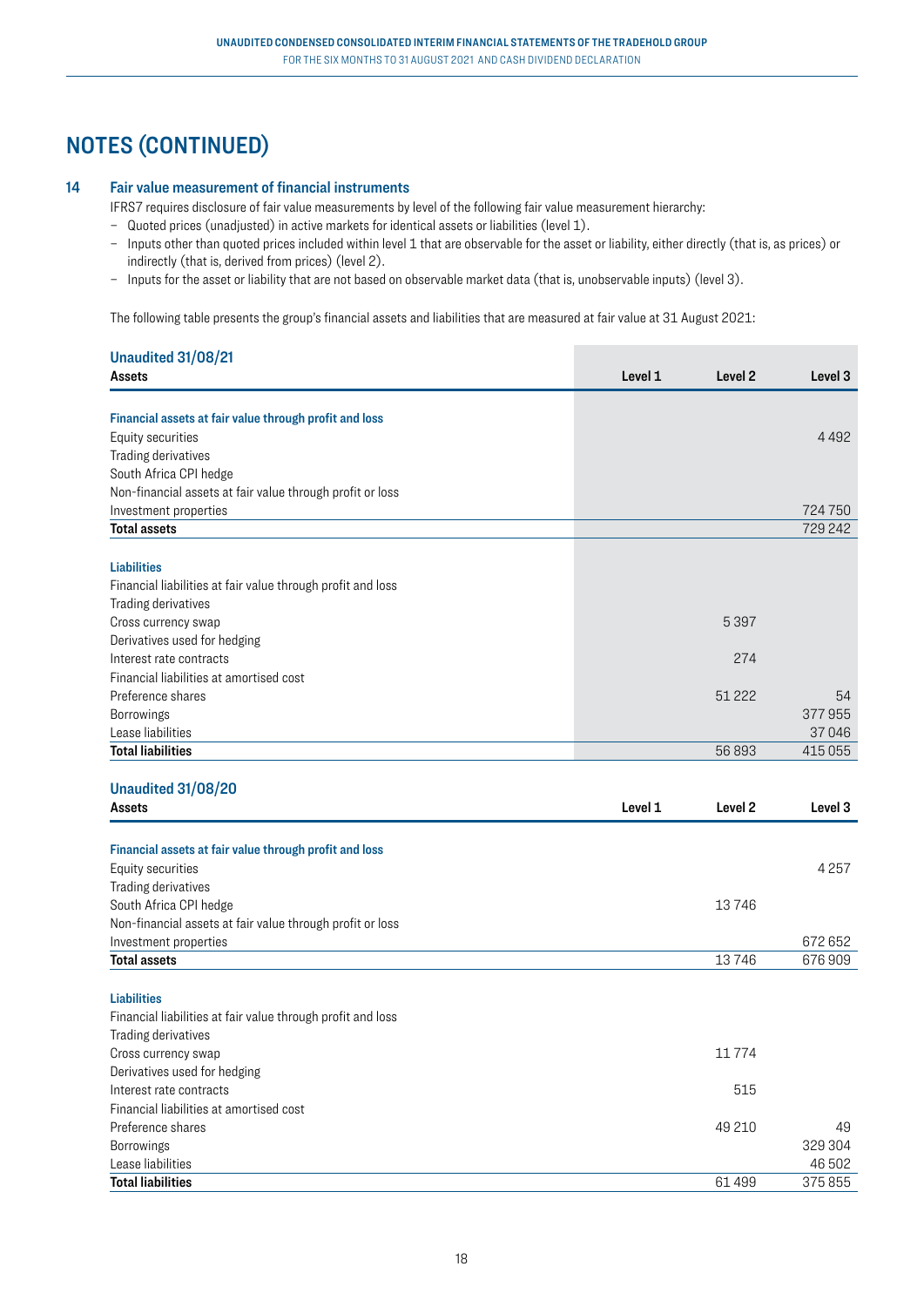### **14 Fair value measurement of financial instruments (continued)**

| <b>Audited 28/02/21</b>                                     |         |         |         |
|-------------------------------------------------------------|---------|---------|---------|
| <b>Assets</b>                                               | Level 1 | Level 2 | Level 3 |
|                                                             |         |         |         |
| Financial assets at fair value through profit and loss      |         |         |         |
| Equity securities                                           |         |         | 4081    |
| Trading derivatives                                         |         |         |         |
| South Africa CPI hedge                                      |         |         |         |
| Non-financial assets at fair value through profit or loss   |         |         |         |
| Investment properties                                       |         |         | 703 506 |
| <b>Total assets</b>                                         |         |         | 707 587 |
|                                                             |         |         |         |
| <b>Liabilities</b>                                          |         |         |         |
| Financial liabilities at fair value through profit and loss |         |         |         |
| Trading derivatives                                         |         |         |         |
| Cross currency swap                                         |         | 7731    |         |
| Derivatives used for hedging                                |         |         |         |
| Interest rate contracts                                     |         | 347     |         |
| Financial liabilities at amortised cost                     |         |         |         |
| Preference shares                                           |         | 49 574  | 52      |
| <b>Borrowings</b>                                           |         |         | 371956  |
| Lease liabilities                                           |         |         | 40 575  |
| <b>Total liabilities</b>                                    |         | 57652   | 412 583 |

The fair value of financial instruments traded in active markets is based on quoted market prices at the year-end. A market is regarded as active if quoted prices are readily and regularly available from an exchange, dealer, broker, industry group, pricing service, or regulatory agency, and those prices represent actual and regularly occurring market transactions on an arm's length basis. The quoted market price used for financial assets held by the group is the current bid price.

The carrying amounts reported in the statement of financial position approximate fair values. Discounted cash flow models are used for trade and loan receivables. The discount yields in these models use calculated rates that reflect the return a market participant would expect to receive on instruments with similar remaining maturities, cash flow patterns, credit risk, collateral and interest rates.

The fair value of investment properties is based on rental yield valuations and vacancy rates at the reporting date. The key observable inputs are rental yields and vacancy rates.

|                                                | 1% increase in 1% decrease in<br>capitalisation<br>rate | rate    | capitalisation 1% increase in 1% decrease in<br>vacancy rate | vacancy rate |
|------------------------------------------------|---------------------------------------------------------|---------|--------------------------------------------------------------|--------------|
| United Kingdom investment properties           | (13806)                                                 | 27 269  | (117)                                                        | 117          |
| South Africa and Austria investment properties | (37500)                                                 | 54 156  | (3875)                                                       | 2802         |
| Namibia investment properties                  | (3869)                                                  | 4838    | 477                                                          | (462)        |
| Africa investment properties                   | (1670)                                                  | 2 1 5 3 | (78)                                                         | 142          |

The fair value of financial liabilities for disclosure purposes is estimated by discounting the future contractual cash flows at the current market interest rate that is available to the group for similar financial instruments.

There were no transfers between the levels 1 and 2 and 3 during the year.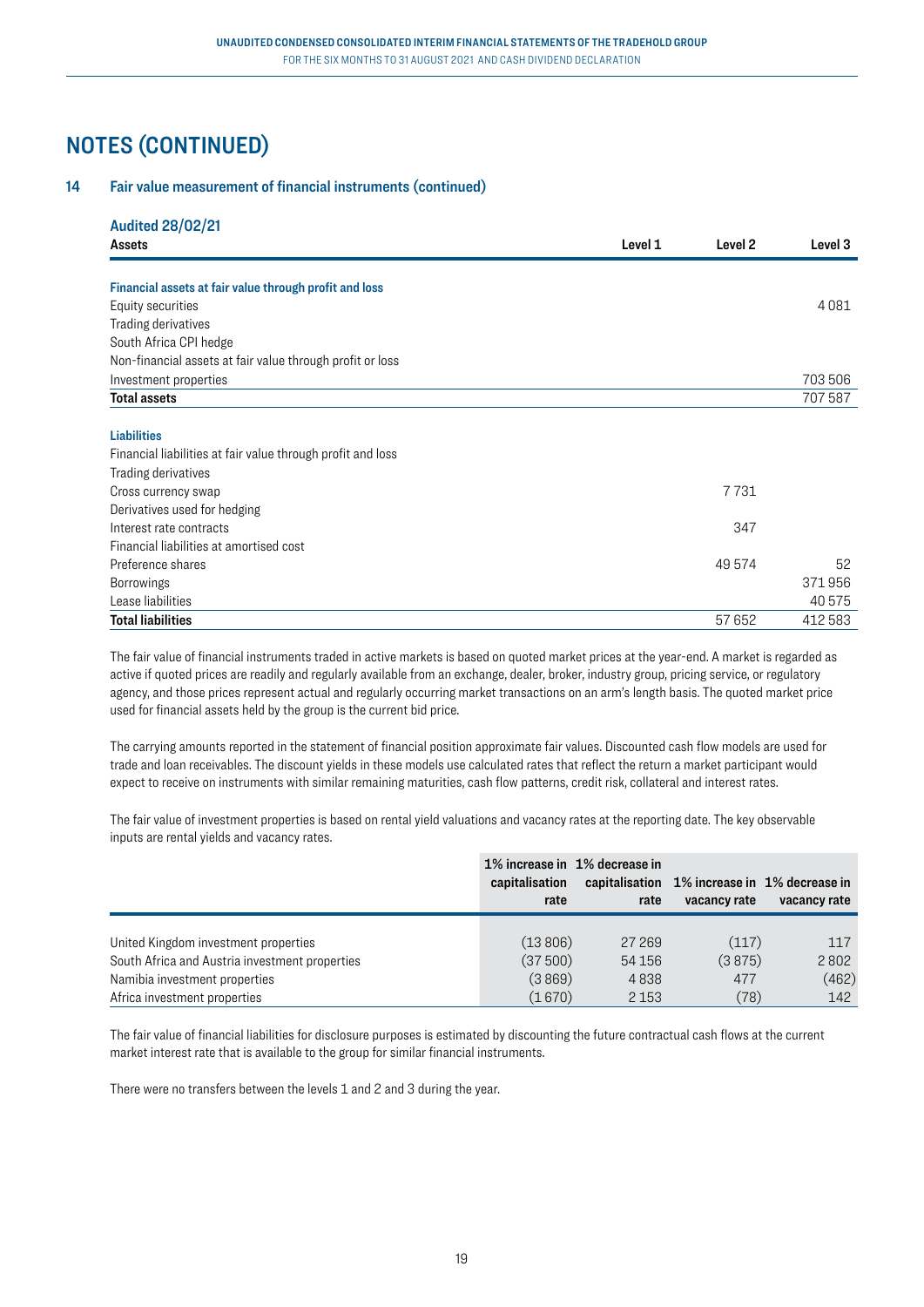### **14 Fair value measurement of financial instruments (continued)**

Reconciliation of recurring level 3 fair value financial instruments:

|                                                                | <b>Unaudited</b><br>31/08/21 | <b>Unaudited</b><br>31/08/20 | <b>Audited</b><br>28/02/21 |
|----------------------------------------------------------------|------------------------------|------------------------------|----------------------------|
|                                                                |                              |                              |                            |
| <b>Investment Properties</b>                                   |                              |                              |                            |
| At beginning of year                                           | 703 506                      | 728527                       | 728527                     |
| Additions - direct acquisitions South Africa                   |                              | 4327                         | 15991                      |
| Additions - direct acquisitions Austria                        |                              |                              | 28826                      |
| Construction/development/improvements                          | 2773                         |                              | 3750                       |
| Capitalisation of borrowing costs                              | 463                          | 238                          | 597                        |
| Foreign currency translation differences                       | 20842                        | (49760)                      | (23146)                    |
| <b>Disposals</b>                                               | 38                           | (1804)                       | (10857)                    |
| Transfer to assets held for resale                             | 172                          |                              | (954)                      |
| Straight line lease adjustment                                 | 1216                         | (1632)                       | 2 2 1 2                    |
| Net loss from fair value adjustments on investment property    | (734)                        | (7244)                       | (33058)                    |
| Additions - right-of-use assets                                |                              |                              | 4429                       |
| Disposals - right-of-use assets                                | (633)                        |                              | (7186)                     |
| Net loss from fair value adjustments - right-of-use assets     | (2902)                       |                              | (5605)                     |
| Foreign currency translation differences - right-of-use assets | 9                            |                              | (20)                       |
| At end of year                                                 | 724750                       | 672652                       | 703 506                    |
|                                                                |                              |                              |                            |
| <b>Financial assets</b>                                        |                              |                              |                            |
| At beginning of year                                           | 4081                         | 7697                         | 7697                       |
| Foreign currency translation differences                       | $\mathbf{2}$                 | (5)                          | (3)                        |
| Disposals                                                      |                              |                              | (2600)                     |
| Fair value gain/(loss)                                         | 408                          | (836)                        | (1017)                     |
| Distribution received                                          |                              |                              | 2                          |
| At end of year                                                 | 4492                         | 4257                         | 4081                       |